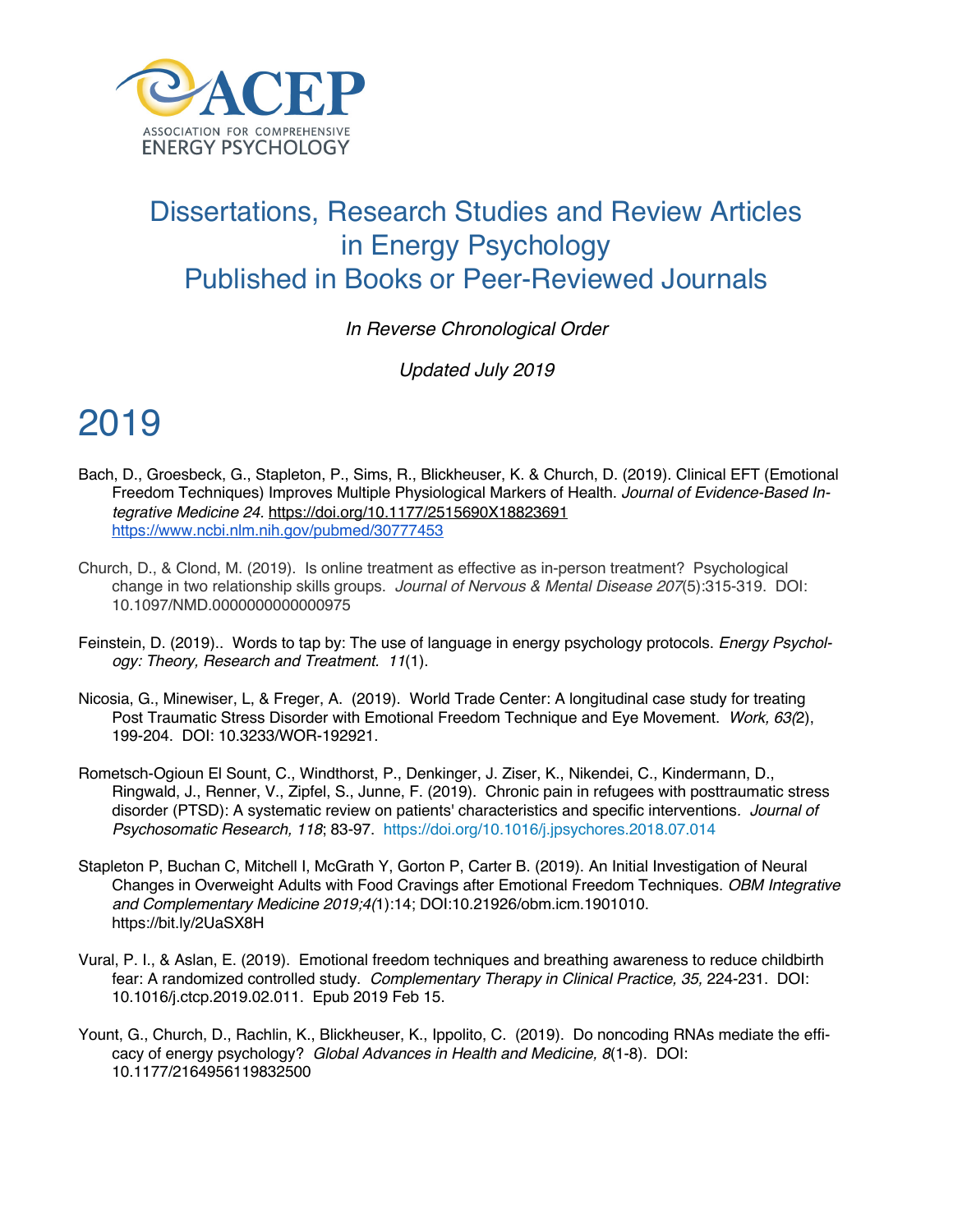- Church, D., & House, D. (2018). Borrowing benefits: Group treatment with Clinical Emotional Freedom Techniques is associated with simultaneous reductions in posttraumatic stress disorder, anxiety, and depression symptoms*. Journal of Evidence-based Integrative Medicine, 23*(3). DOI:10.1177/2156587218756510. https://www.ncbi.nlm.nih.gov/pubmed/29468884
- Church, D., Stapleton, P., Mollon, P., Feinstein, D., Boath, E., Mackay, D., Sims, R. (2018) Guidelines for the Treatment of PTSD Using Clinical EFT (Emotional Freedom Techniques). *Healthcare 2018, 6*(4),146; https://DOI.org/10.3390/healthcare6040146
- Church, D., Stapleton, P., Sheppard, L., & Carter, B. (2018). Naturally thin you: Weight loss and psychological symptoms after a six-week online Clinical EFT (Emotional Freedom Techniques) course. *Explore, 14*(2), 131-136. DOI: 10.1016/j.explore.2017.10.009
- Church, D., Stapleton, P., Yang, A., Gallo, F. (2018). "Is tapping on acupuncture points an active ingredient in Emotional Freedom Techniques? A systematic review and meta-analysis of comparative studies." *Journal of Nervous and Mental Disease, 206*(10). https://www.ncbi.nlm.nih.gov/pubmed/30273275
- Fahey, R. L. (2018). Emotional Freedom Technique and Post Traumatic Stress Disorder*. Integrative Medicine Alert, 21*(7). https://www.sciencedirect.com/science/article/pii/S1550830716301604 https://www.reliasmedia.com/articles/142914-emotional-freedom-technique-and-post-traumatic-stressdisorder
- Feinstein, D. (2018). Energy psychology: Efficacy, speed, mechanisms. *Explore: The Journal of Science and Healing.* https://DOI.org/10.1016/j.explore.2018.11.003
- Gaesser, A. (2018). Befriending anxiety to reach potential: Strategies to empower our gifted youth. *Gifted Child Today,* 41(4); 186-195. https://DOI.org/10.1177/1076217518786983
- Groesbeck, G., Bach, D., Stapleton, P., Banton, S., Blickheuser, K., & Church. D. (2018). The interrelated physiological and psychological effects of EcoMeditation: A pilot study*. Journal of Evidence-Based Complementary & Alternative Medicine, 23.* https://DOI.org/10.1177/2515690X18759626
- Jasubhai, S. & Mukundan, C. R. (2018). Cognitive Behavioural Therapy and Emotional Freedom Technique in reducing anxiety and depression in Indian adults. *Int J Emerg Ment Health, 20*(2): 403. DOI: 10.4172/1522-4821.1000403
- Pfeiffer, A. (2018). Was Ist dran am klopfen? (What's up with tapping?) Eine Ubersichtsarbeit*. Psychotherapeutenjournal 3,* 235-243.
- Rosyanti, L., Hadi, I. et al. (2018). The Effectiveness of Spiritual Qur'anic Emotional Freedom Technique (SQEFT) Intervence Against the Change of Brief Psychiatric Rating Scale (BPRS) on Patient with Schizophrenia. *Health Notions 2*(8). http://heanoti.com/index.php/hn/article/view/hn20815.
- Stapleton P, Chatwin H. (2018). Emotional Freedom Techniques for Food Cravings in Overweight Adults: A Comparison of Treatment Length. *OBM Integrative and Complementary Medicine, 3*(3):013; DOI:10.21926/obm.icm.1803013.
- EP Research Bibliography | Association for Comprehensive Energy Psychology Energypsych.org 2 Stapleton., P., Roos, T., Mackintosh, G., Sparenburg, E., & Carter, B. (2018). Online Delivery of Emotional Freedom Techniques for Food Cravings and Weight Management. *Cyberpsychology:*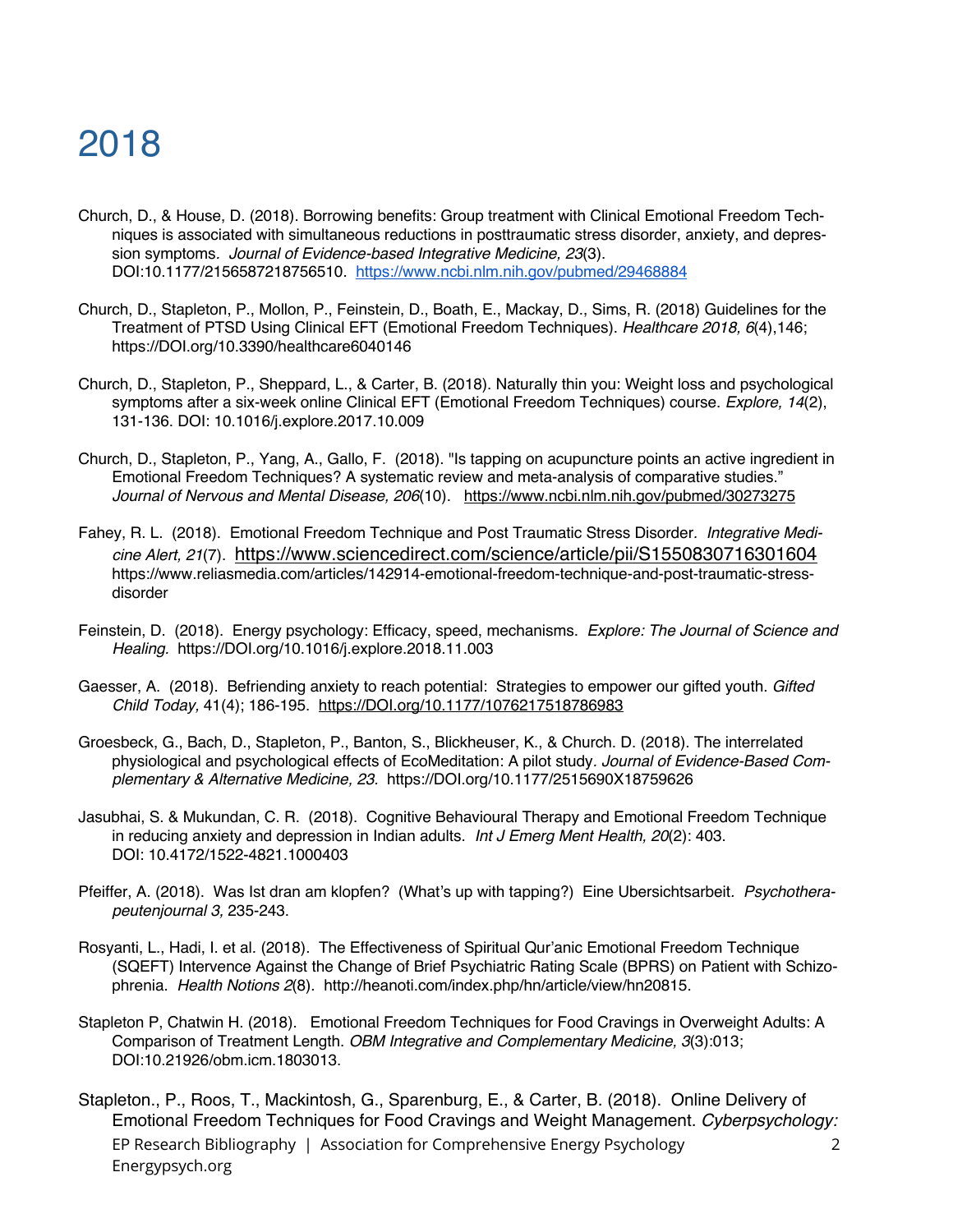*Journal of Psychosocial Research in Cyberspace,* under review.

- Stapleton P, Sandstrom U, Hamne G. (2018) Evaluating a 3-Week Model for Reducing Symptoms of Stress in Traumatised Youth Using the Traum Tapping Technique (TTT) for Self-help: A Pilot Trial. *OBM Integrative and Complementary Medicine* 2018; 3(4):036; DOI:10.21926/obm.icm.1804036.
- Vural, P. & Aslan. (2018). DUYGUSAL ÖZGÜRLEŞME TEKNİĞİ (EFT) KAPSAMI VE UYGULAMA ALAN-LARI (Published in Turkish. English title: Emotional Freedom Technique Scope and Practice Areas). *Life Skills Journal of Psychology 2*(3), 11-25.

- Boath, E., Good, R., Tsaroucha, A., Stewart, A., Pitch, S. & Boughey, A. (2017). Tapping your way to success: Using Emotional Freedom Techniques (EFT) to reduce anxiety and improve communication skills in social work students. *Journal of Social Work Education, 36*(6). http://dx.DOI.org/10.1080/02615479.2017.1297394
- Church, D. & Feinstein, D. (2017). The Manual Stimulation of Acupuncture Points in the Treatment of Post-Traumatic Stress Disorder: A Review of Clinical Emotional Freedom Techniques. *Medical Acupuncture, 29*(4): 249-253.
- Church, D., Stern, S., Boath, E., Stewart, A. Feinstein, D. & Clond, M. (2017). Emotional Freedom Techniques to treat Posttraumatic Stress Disorder in Veterans: Review of the evidence, survey of practitioners and proposed clinical guidelines. *Permanente Journal, 21*. DOI: 10.7812/TPP/16-100. https://www.ncbi.nlm.nih.gov/pubmed/28678690
- Drewry, D. (2017). Central nervous system apnea can be caused by traumatizing events, and it can be resolved. *International Journal of Healing and Caring, 17*(1).
- Hope, Terrie. (2017) The effects of Access Bars on anxiety and depression: A pilot study. *Energy Psychology Journal, 9*(2). DOI 10.9769/EPJ.2017.9.2.TH
- Irgens, A. et al. (2017). Thought Field Therapy compared to Cognitive Behavioral Therapy and wait-list for agoraphobia: A randomized controlled study with a 12-month follow-up. *Front. Psychol.,* https://DOI.org/10.3389/fpsyg.2017.01027
- Kalla, M., Simmons, M., Robinson, A., & Stapleton, P. (2016). Emotional Freedom Techniques (EFT) as a practice for supporting chronic disease healthcare: A Practitioners' Perspective. *Disability Rehabilitation,* 40(14), 1654-1662. DOI: 10.1080/09638288.2017.1306125
- Leskowitz, E. (2017). Integrative medicine for military injuries: Special issue of Medical Acupuncture. *Medical Acupuncture, 29*(4). DOI: 10.1089/acu.2017.29058.1es
- Mangione, L., Swengros, D. & Anderson, J.G. (2017). Mental health wellness and biofield therapies: An integrative review. *Issues in Mental Health Nursing, 38*:11, 930-944, DOI: 10.1080/01612840.2017.1364808
- Minewiser, L. (2017). Six sessions of Emotional Freedom Techniques remediate one veteran's combat-related post-traumatic stress disorder. *Medical Acupuncture, 29*(4): 249-253.
- EP Research Bibliography | Association for Comprehensive Energy Psychology Energypsych.org 3 Saleh, B., Tiscione, M., & Freedom, J. (2017). The effect of Emotional Freedom Techniques on patients with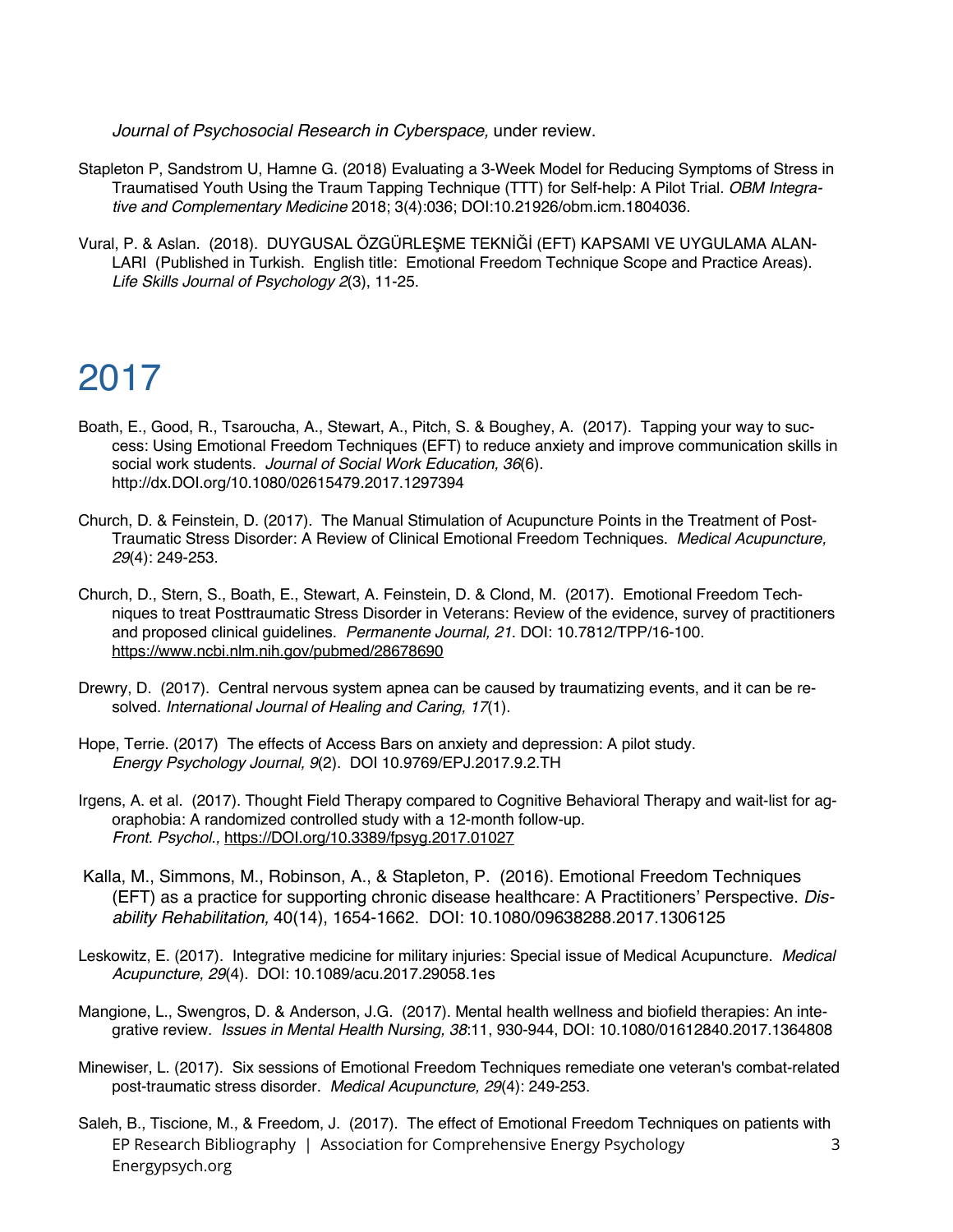dental anxiety: A pilot study. *Energy Psychology Journal, 9(*1). DOI 10.9769/EPJ.2017.9.1.BS

- Sebastian, B., & Nelms, J. (2017). The effectiveness of Emotional Freedom Techniques in the treatment of posttraumatic stress disorder: A meta-analysis. *Explore: The Journal of Science and Healing, 13*(1), 16- 25. http://dx.DOI.org/10.1016/j.explore.2016.10.001
- Stapleton, P., Bannatyne, A., Chatwin, H., Urzi, K-C, Porter, B. & Sheldon, T. (2017). Secondary psychological outcomes in a controlled trial of Emotional Freedom Techniques and cognitive behaviour therapy in the treatment of food cravings. *Complementary Therapies in Clinical Practice, 28*, 136-45. https://DOI.org/10.1016/j.ctcp.2017.06.004
- Stapleton, P. & Chatwin, H. (2017). Determining highly desirable traits of an effective Emotional Freedom Techniques practitioner: A Delphi Study. *Energy Psychology Journal, 9*(2). DOI:10.9769/EPJ.2017.9.2.PS
- Stapleton, P.B., Mackay., E., Chatwin, H., Murphy, D., Porter, B., Thibault, S., Sheldon, T. & Pidgeon, A.M. (2017). Effectiveness of a School-Based Emotional Freedom Techniques Intervention for Promoting Student Wellbeing. *Adolescent Psychiatry, 7*(2), 112-26. DOI: https://DOI.org/10.2174/2210676607666171101165425
- Thomas, R., Cutinho, S. & Aranha, D. (2017). Emotional Freedom Techniques (EFT) reduces anxiety among women undergoing surgery. *Energy Psychology Journal, 9(*1). DOI: 10.9769/EPJ.2017.9.1.RT

# 2016

- Benor, D. Rossiter-Thornton, J. and Toussaint, L. (2016). A Randomized, Controlled Trial of Wholistic Hybrid derived from Eye Movement Desensitization and Reprocessing and Emotional Freedom Technique (WHEE) for self-treatment of pain, depression, and anxiety in chronic pain patients. *J Evidence-Based Complementary & Alternative Medicine*. DOI: 10.1177/2156587216659400
- Cartland, A. (2016). Emotional Freedom Techniques (EFT) Remediates Dental Fear: A Case Series. *Energy Psychology Journal, 8*(2). DOI: 10.9769/EPJ.2016.8.2.AC
- Chatwin, H., Stapleton, P., Porter, B., Devine, S., Sheldon, T. (2016). The effectiveness of Cognitive Behavioral Therapy and Emotional Freedom Techniques in reducing depression and anxiety among adults: A pilot study. *Integrative Medicine, 15(*2), 27-34.
- Church, D. & Nelms, J. (2016). Pain, range of motion, and psychological symptoms in a population with frozen shoulder: A randomized controlled dismantling study of Clinical EFT (Emotional Freedom Techniques). *Archives of Scientific Psychology, 3*. DOI: http://dx.DOI.org/10.1037/arc0000028
- Church, D., Sparks, T., & Clond, M. (2016). EFT (Emotional Freedom Techniques) and resiliency in veterans at risk for PTSD: A randomized controlled trial. *Explore: The Journal of Science and Healing, 12*(5), 355- 365.
- Church, D., Yount, G., Rachlin, K., Fox, L., & Nelms, J. (2016). Epigenetic effects of PTSD remediation in veterans using Clinical EFT (Emotional Freedom Techniques): A randomized controlled trial. *American Journal of Health Promotion,* 2016 Aug 12; pii: 0890117116661154.

EP Research Bibliography | Association for Comprehensive Energy Psychology Energypsych.org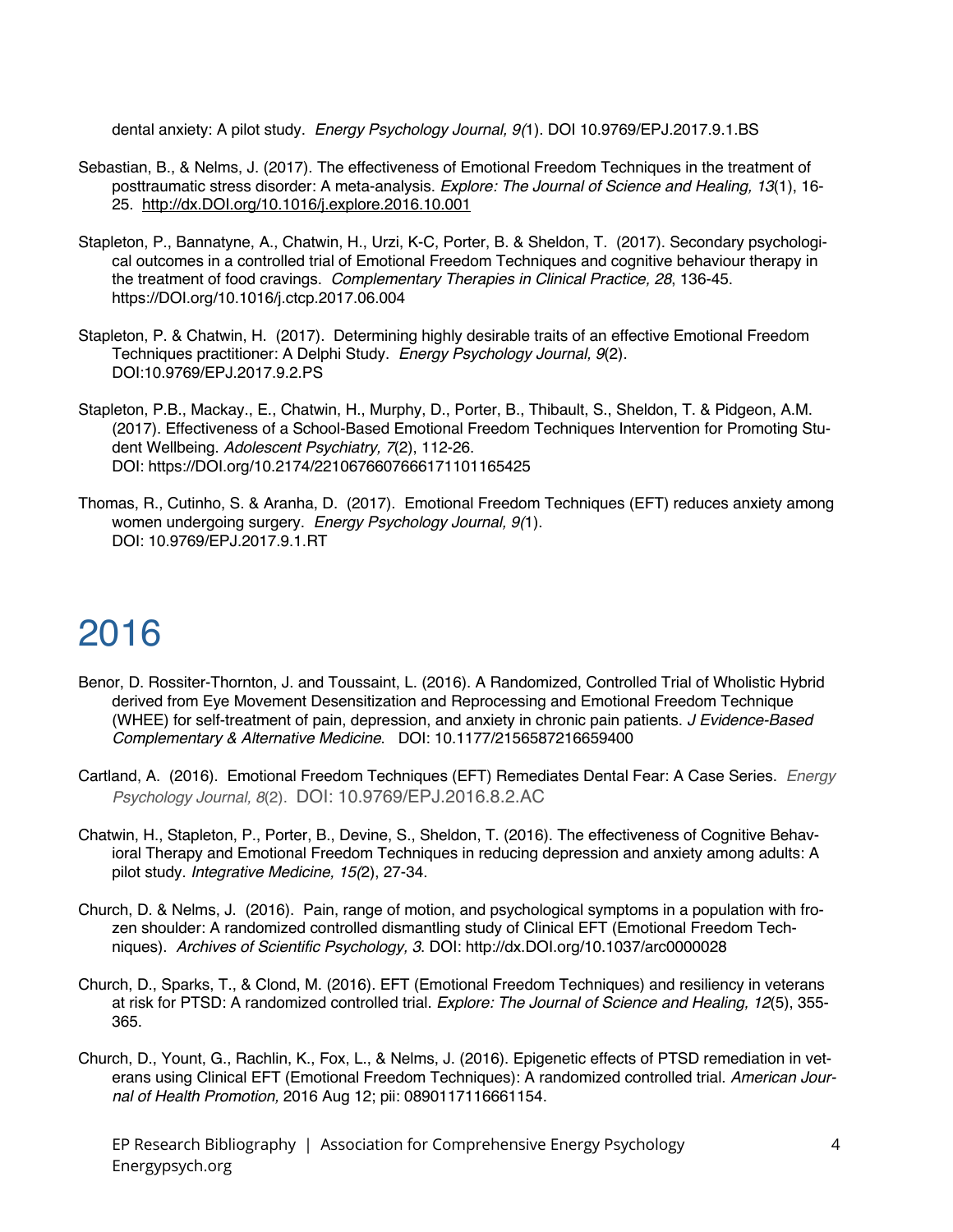- Clond, M. (2016). Emotional Freedom Techniques for anxiety: A systematic review with meta-analysis. *J Nerv Ment Dis.* 2016 May;204(5):388-95. DOI: 10.1097/NMD.0000000000000483.
- Feinstein, D. (2016). A survey of Energy Psychology practitioners: Who they are, what they do, who they help. *Energy Psychology Journal 8*(1). DOI 10.9769/EPJ.2016.8.1.DF
- Gaesser, A. H. and Karan, O. C. (2016). A randomized controlled comparison of Emotional Freedom Technique and Cognitive-Behavioral Therapy to reduce adolescent anxiety: A pilot study. *J Alt Comp Medicine 23*(2), 102-08. DOI:10.1089/acm.2015.0316.
- Geronilla, L., Minewiser, L., Mollon, P., McWilliams, M., & Clond, M. (2016). EFT (Emotional Freedom Techniques) Remediates PTSD and Psychological Symptoms in Veterans: A Randomized Controlled Replication Trial. Energy Psychology Journal, 8(2). DOI:10.9769/EPJ.2016.8.2.LG
- Kalla, M. (2016). Supporting chronic disease healthcare through remote Emotional Freedom Techniques (EFT) treatment and self-care: An evaluation using the WHO determinants of health. *Energy Psychology Journal, 7*(2). DOI 10.9769/EPJ.2016.8.1.MK
- Kalla, M., Simmons, M., Robinson, A., & Stapleton, P. (2016). Emotional Freedom Techniques (EFT) as a practice for supporting chronic disease healthcare: A Practitioners' Perspective. *Disability and Rehabilitation,* online paper ahead of publication http://dx.DOI.org/10.1080/09638288.2017.1306125
- Kalla, M. & Stapleton, P. (2016). How Emotional Freedom Techniques (EFT) may be utilizing memory reconsolidation mechanisms for therapeutic change in neuropsychiatric disorders such as PTSD and phobia: A proposed model. *Explore: The Journal of Science and Healing*, in press.
- Kos, J.L. (2016). A Study of Energy Psychology and the efficacy of Emotional Freedom Techniques in trauma-focused therapy. Doctoral dissertation, California Southern University, ProQuest Dissertations Publishing, 2016. 10195462. https://search.proquest.com/openview/f300cc0b9d44995d648ddcb35d1ccd98/1?pqorigsite=gscholar&cbl=18750&diss=y
- Maharaj, M. E. (2016). Differential gene expression after Emotional Freedom Techniques (EFT) treatment: A novel pilot protocol for salivary mRNA assessment*. Energy Psychology: Theory, Research, and Treatment, 8*(1), 17–32. DOI:10.9769/EPJ.2016.8.1.MM
- Metcalf, O., Varker, T., Forbes, D., Phelps, A., Dell, L., DiBattista, A., ... & O'Donnell, M. (2016). Efficacy of Fifteen Emerging Interventions for the Treatment of Posttraumatic Stress Disorder: A Systematic Review. *Journal of Traumatic Stress, 29(*1):88-92. DOI: 10.1002/jts.2207.
- Nelms, J. & Castel, D. (2016). A systematic review and meta-analysis of randomized and non-randomized trials of Emotional Freedom Techniques (EFT) for the treatment of depression. *Explore: The Journal of Science and Healing, 12*(6), 416-26. http://dx.DOI.org/10.1016/j.explore.2016.08.001
- Rancour, P. (2016). The Emotional Freedom Technique: Finally, a unifying theory for the practice of holistic nursing, or too good to be true? *J Holist Nurs.* 2016 May 11. pii: 0898010116648456. https://www.ncbi.nlm.nih.gov/pubmed/27170647
- Robson, R., Robson, P., Ludwig, R., Mitabu, C. & Phillips, C. (2016). Effectiveness of Thought Field Therapy Provided by Newly Instructed Community Workers to a Traumatized Population in Uganda: A Randomized Trial. *Current Research in Psychology*, 7(1), 1-11. DOI: 10.3844/crpsp.2016.1.11.

EP Research Bibliography | Association for Comprehensive Energy Psychology Energypsych.org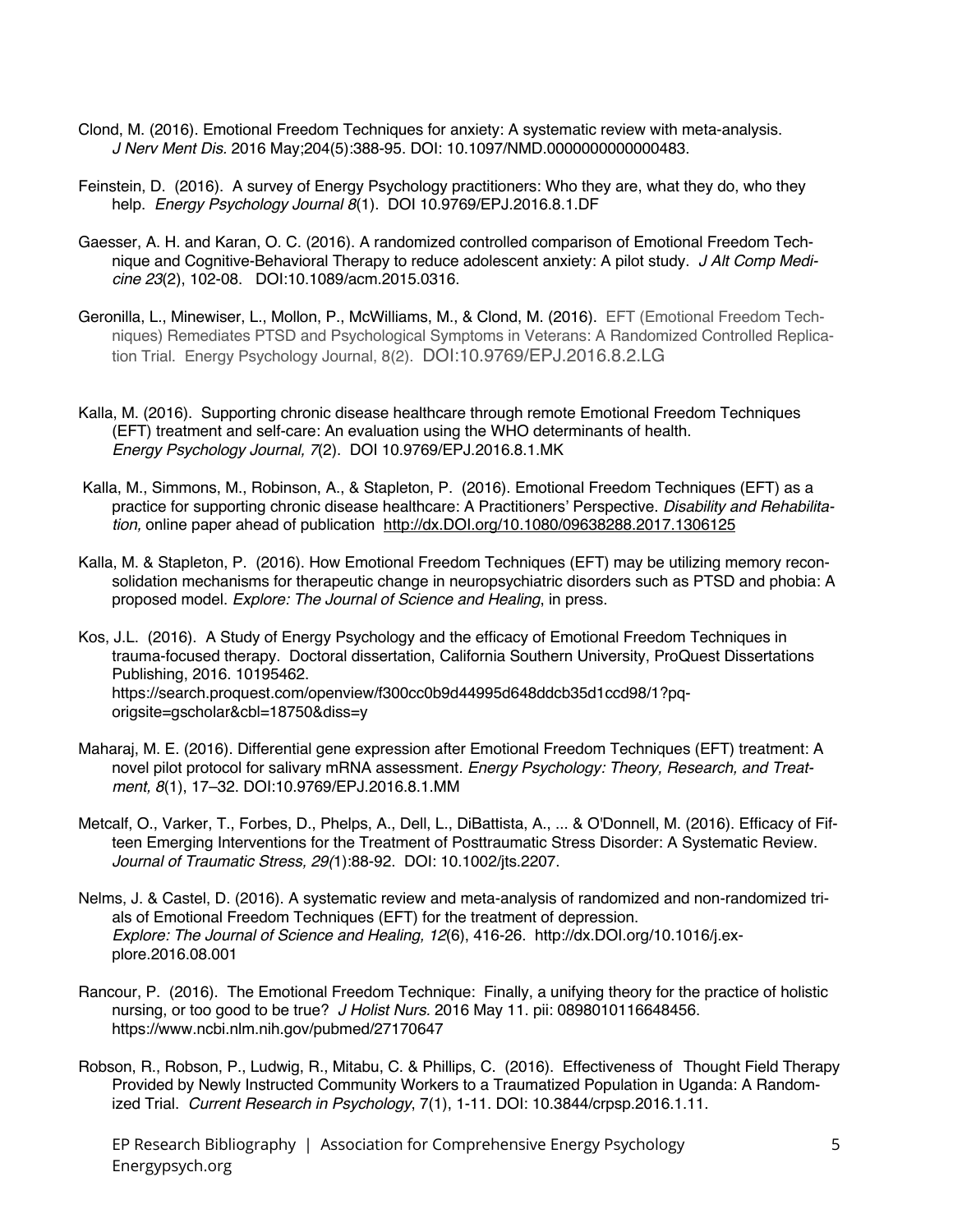- Stapleton, P., Bannatyne, A., Porter, B., Urzi, K.C., & Sheldon, T. (2016). Food for thought: A randomised controlled trial of emotional freedom techniques and cognitive behavioural therapy in the treatment of food cravings. *Appl Psychol Health Well Being.* 2016 May 3. DOI: 10.1111/aphw.12070.
- Stapleton., P., Chatwin., H., Shepperd, L., & McSwan, J. (2016). The Lived Experience of Chronic Pain and the Impact of Brief Emotional Freedom Techniques (EFT) Group Therapy on Coping. *Energy Psychology: Theory, Research, and Treatment, 8*(2), 18-28.
- Stapleton, P., Chatwin, H., William, M., Hutton, A. Pain, A., Porter, B. & Sheldon, T. (2016). Emotional freedom techniques in the treatment of unhealthy eating behaviors and related psychological constructs in adolescents: A randomized controlled pilot trial. *Explore, 12*:113-122.
- Steel, J.M. (2016). Tapas Acupressure Technique (TAT) for reducing stress and increasing self-esteem: A self-study. *Energy Psychology Journal, 8*(1). DOI 10.9769/EPJ.2016.8.1.JMS

- Al-Hadethe, et al., (2015). Randomised controlled study comparing two psychological therapies for posttraumatic stress disorder (PTSD): Emotional Freedom Techniques (EFT) vs. Narrative Exposure Therapy (NET). *J Trauma Stress Disor Treatment, 4*(4). http://dx.DOI.org/10.4172/2324-8947.1000145
- Babamahmoodi, et al. (2015). Emotional freedom technique (EFT) effects on psychoimmunological factors of chemically pulmonary injured veterans. *Iran Journal of Allergy, Asthma, and Immunological Disorders 14*(1), 37-47.
- Baker, B. & Hoffman, C. (2015). Emotional Freedom Techniques (EFT) to reduce the side effects associated with tamoxifen and aromatase inhibitor use in women with breast cancer: A service evaluation. *European Journal of Integrative Medicine 7*(2), 136-42. DOI:10.1016/j.eujim.2014.10.004
- Chalmers, J. S. (2015). An exploration of the experiences of Emotional Freedom Techniques (EFT) practitioners. Unpublished master's dissertation. University of Northampton. http://tinyurl.com/zfmyf4a
- Gilomen, S. & Lee, C (2015). The efficacy of acupoint stimulation in the treatment of psychological distress: A meta-analysis. *J. Behavior Therapy & Experimental Psychiatry, 48,* 140-48.
- Lee, J.W., Chung, S.Y. & Kim, J.W. (2015). A comparison of Emotional Freedom Techniques (EFT-I) and Sleep Hygiene Education (SHE) in a geriatric population: A randomized controlled trial. *Energy Psychology Journal, 7*(1). DOI 10.9769/EPJ.2015.05.1.JL
- Lee, K-S. (2012). The effect of EFT (Emotional Freedom Techniques) on students' video game addiction. Unpublished Master's Thesis, Korea National University of Education.
- Libretto, S., Hilton, L. Gordon, S. and Zhang, W. (2015). Effectiveness of integrative PTSD treatment in a military health setting. *Energy Psychology Journal, 7*(2). DOI 10.9769/EPJ.2015.11.1.SL
- Nemiro, A., Papworth, S., & Palmer-Hoffman, J. (2015). Efficacy of two evidence-based therapies, Emotional Freedom Techniques (EFT) and Cognitive Behavioral Therapy (CBT) for the treatment of gender violence in the Congo: A randomized controlled trial. *Energy Psychology: Theory, Research, & Treatment, 7*(2).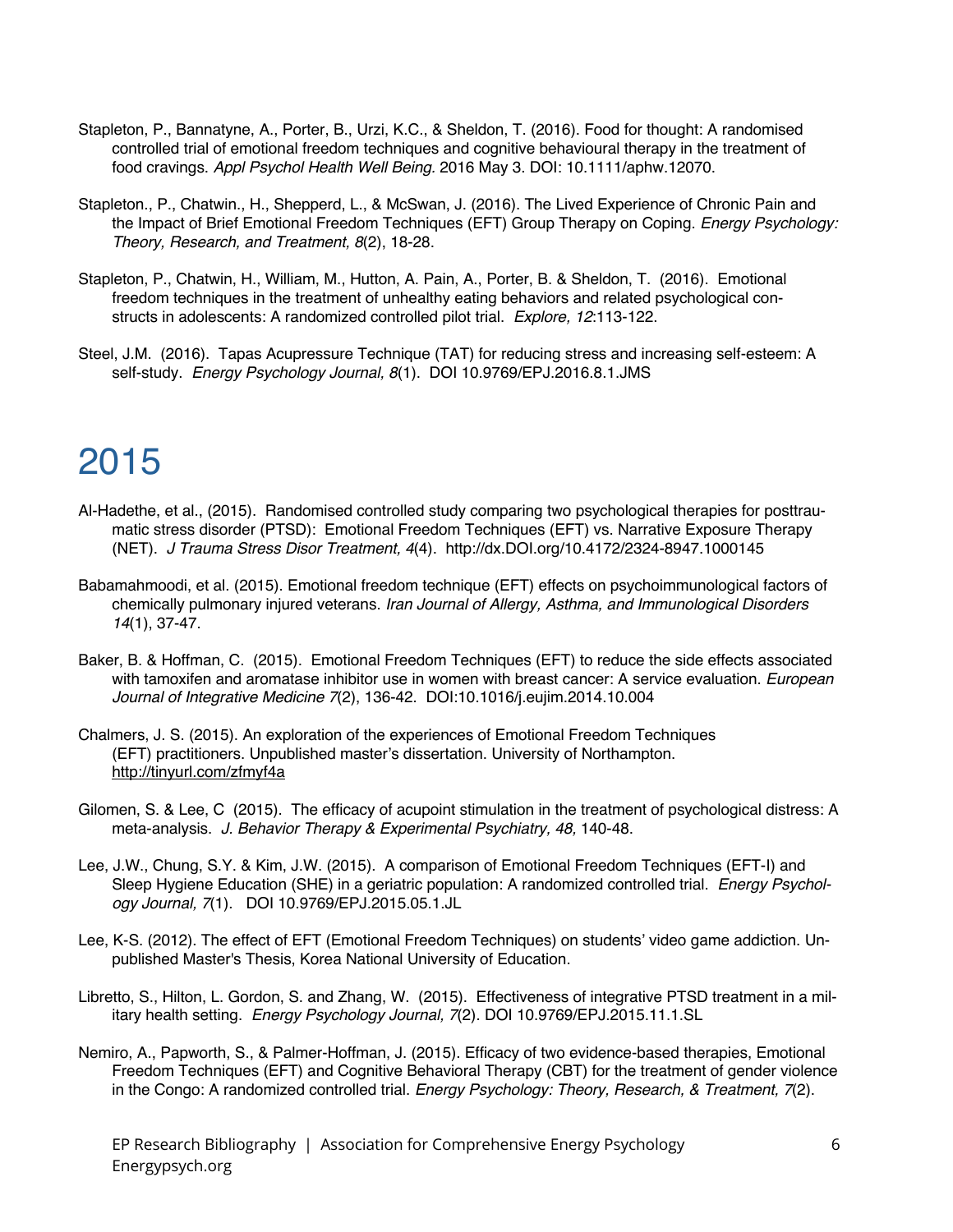- Pfrommer, et al., (2015). Heart Assisted Therapy-Self-Regulation (HAT-SR) for Caregivers of Persons with Dementia. *Gerontol Geriatr Res* 2015, S4:005 http://dx.DOI.org/10.4172/2167-7182.S4-005
- Reynolds, A. (2015). Is acupoint stimulation an active ingredient in Emotional Freedom Techniques? A controlled trial of teacher burnout. *Energy Psychology Journal, 7*(1). DOI 10.9769/EPJ.2015.05.1.AR
- Rogers, R. & Sears, S. (2015). Emotional Freedom Techniques (EFT) for stress in students: A randomized controlled dismantling study. *Energy Psychology Journal, 7*(2). DOI 10.9769/EPJ.2015.11.1.RR
- Wauthier-Freymann, Y. (2015). Simple Versus Complex Trauma: A Cli-nician's Guide to Indications, Treatment Plans, and Therapeutic Methods. Energy Psychology Journal, 6(2). DOI: 10.9769/EPJ.2014.11.2.YF
- White, I. C. (2015). It helps me to love my work: An interpretative phenomenological analysis of the senior therapist experience of using Energy Psychology in Psychotherapy for Trauma. Master's thesis. http://hdl.handle.net/10788/2054

- Aremu, A. O., & Taiwo, A. K. (2014). Reducing mathematics anxiety among students with pseudodyscalculia in Ibadan through numerical cognition and emotional freedom techniques: Moderating effect of mathematics efficacy*. African Journal for the Psychological Studies of Social Issues, 17*(1), 113–129.
- Benor, D.J., 2014. Energy psychology practices and theories of new combinations of psychotherapy. *Curr. Res. Psychol., 5:* 1-18. http://thescipub.com/ab stract/10.3844/crpsp.2014.1.18
- Boath, E., Stewart, A. & Rolling, C. (2014). The impact of EFT and Matrix Reimprinting on the civilian survivors of war in Bosnia: A pilot study. *Curr. Res. Psychol., 5*: 64-72. http://thescipub.com/abstract/10.3844/crpsp.2014.64.72
- Church, D. (2014). Reductions in pain, depression, and anxiety symptoms after PTSD remediation in veterans. *Explore: The Journal of Science and Healing, 10(*3), 162-69.
- Church, D., & Brooks, A. J. (2014). CAM and energy psychology techniques remediate PTSD symptoms in veterans and spouses. *Explore: The Journal of Science and Healing, 10*(1), 24-33.
- Church, D., Feinstein, D., Palmer-Hoffman, J., Stein, P. K., & Tranguch, A. (2014). Empirically supported psychological treatments: The challenge of evaluating clinical innovations. *Journal of Nervous and Mental Disease, 202*(10), 699-709.
- Church, D., & Palmer-Hoffman, J. (2014). TBI symptoms improve after PTSD remediation with Emotional Freedom Techniques. *Traumatology, 20*(3), 172-181.
- Dunnewold, A.L., 2014. Thought field therapy efficacy following large scale traumatic events. *Curr. Res. Psychol., 5:* 34-39. http://thescipub.com/abstract/10.3844/crpsp.2014.34.39
- Leskowitz, E. (2014). Phantom limb pain: An energy/trauma model. *Explore, 10*(6): 389-97. DOI: 10.1016/j.explore.2014.08.003. Epub 2014 Aug 20.
	- EP Research Bibliography | Association for Comprehensive Energy Psychology Energypsych.org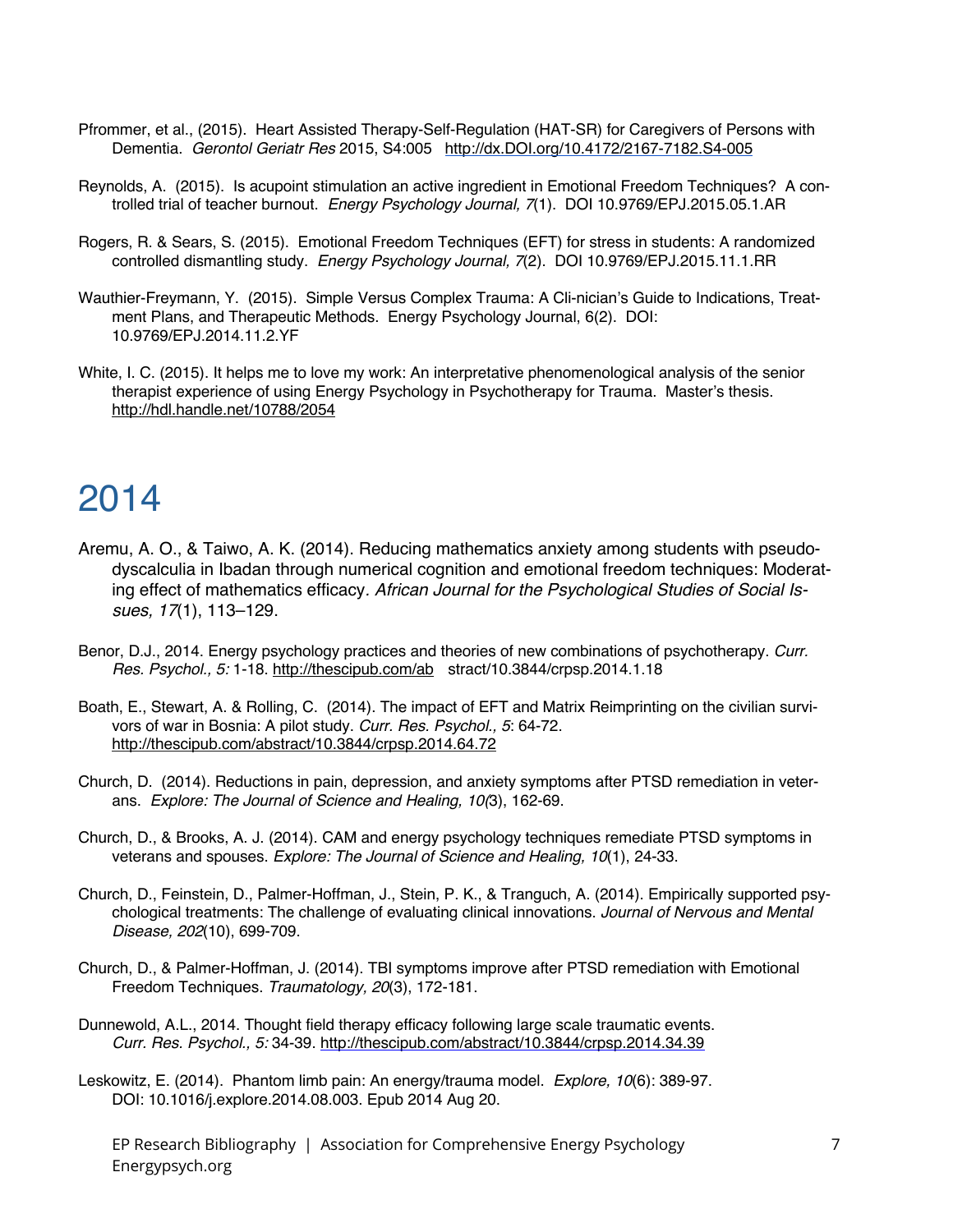- Gaesser, A. H. (2014). "Interventions to Reduce Anxiety for Gifted Children and Adolescents." *Doctoral Dissertations,* Paper 377. http://digitalcommons.uconn.edu/dissertations/377
- Kalla, M. (2014). The effectiveness of Emotional Freedom Techniques (EFT) for improving the physical, mental, and emotional health pf people with chronic diseases and/or mental health conditions: a systemic review protocol. *JBI Database of Systemic Reviews and Implementation Reports, 12*(2). http://joannabriggslibrary.org/index.php/jbisrir/article/view/1153/1861
- Lake, J. (2014). A review of select CAM modalities for the prevention and treatment of PTSD. *Psychiatric Times.* July 25, 1-4.
- Lee, S-W., Lee, Y-J., Yoo, S-W., Lee, R-D., Park, S-J. (2014). Case series of panic disorder patients treated with Oriental Medical treatments and EFT. *Journal of Oriental Neuropsychiatry, 25*(1), 13-28. DOI:10.7231/jon.2014.25.1.013.
- Mohler, M. (2014). Utilization of Emotional Freedom Techniques (**EFT** ) to reduce test anxiety in high stakes testing. *Dissertation Abstracts International* Section A: Humanities and Social Sciences Dissertation Abstracts International, 2014, 74(11-A(E)).
- Mollon, P. (2014). Attachment and Energy Psychology: Explorations at the interface of bodily, mental, relational, and transpersonal aspects of human behavior and experience. In *Talking Bodies* (Ed. K. White), London: Karnac.
- Ortner, N., Palmer-Hoffman, J., Clond, M. (2014). Effects of Emotional Freedom Techniques (EFT) on the reduction of chronic pain in adults: A pilot study. *Energy Psychology Journal, 6*(2). DOI 10.9769/EPJ.2014.11.2.NO.JH.MC
- Schurian, M. (2014). Addressing difficulties with change, transition and progression in life: HBLU™ as an effective treatment for phobias. (Master's thesis). University of South Africa: Pretoria, South Africa. Retrieved from http://uir.unisa.ac.za/handle/10500/13680
- Song, S-Y., Lee, J-H., Suh, J-W., Kwon, C-Y., & Kim, J-W. (2014). Qualitative analysis of the influence of an Emotion Freedom Techniques (EFT) group treatment program for Hwa-Byung (suppressed anger) patients. *Journal of Oriental Neuropsychiatry, 25*(1), 29-38. DOI: 10.7231/jon.2014.25.1.029.
- Stapleton, P.B. (2014). Long-term weight loss. In D. Church & S. Marohn (Eds.), The clinical EFT handbook: A definitive resource for practitioners, scholars, clinicians, and researchers (pp. 377-388). USA: Energy Psychology Press (Hay House).
- Stapleton, P., Devine, S., Chatwin, H., Porter, B. and Sheldon, T. 2014. A feasibility study: emotional freedom techniques for depression in Australian adults*. Curr. Res. Psychol., 5:* 19-33. http://thescipub.com/abstract/10.3844/crpsp.2014.19.33
- Sheldon, T., (2014). Psychological intervention including emotional freedom techniques for an adult with motor vehicle accident related posttraumatic stress disorder: A case study. *Curr. Res. Psychol., 5:* 40-63. http://thescipub.com/abstract/10.3844/crpsp.2014.40.63

EP Research Bibliography | Association for Comprehensive Energy Psychology Energypsych.org Aung, S., Fay, H., Hobbs, R. (2013). Traditional Chinese medicine as a basis for treating psychiatric disorders: A review of theory with illustrative cases. *Medical Acupuncture, 25*(6): 398-406.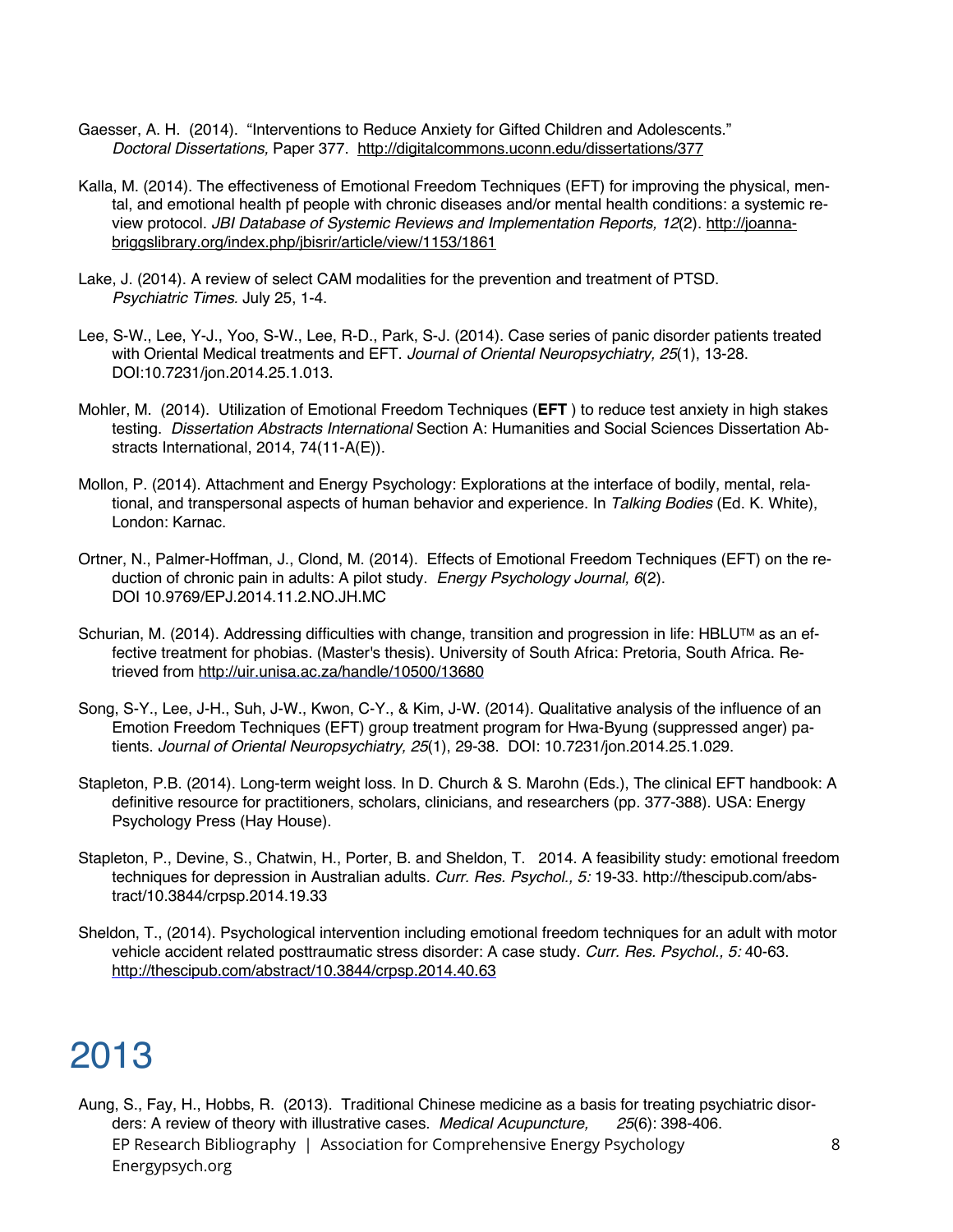- Boath, E. Stewart, A. Carryer, A. (2013). Is Emotional Freedom Techniques (EFT) generalizable? Comparing effects in sport science students versus complementary therapy students. *Energy Psychology Journal, 5*(2). DOI 10.9769.EPJ.2013.5.2.EB.AC.AS.SU
- Boath, E., Stewart, A., Carryer, A. (2013). Tapping for success: A pilot study to explore if Emotional Freedom Techniques (EFT) can reduce anxiety and enhance academic performance in University students. *Innovative Practice in Higher Education, 1*(3).
- Bougea, A., Spandideas, N., Alexopoulos, E. et al. (2013). Effect of the Emotional Freedom Technique on perceived stress, quality of life, and cortisol salivary levels in tension-type headache sufferers: A randomized controlled trial. *Explore, 9*(2), 91–99. http://dx.DOI.org/10.1016/j.explore.2012.12.005.
- Church, D. (2013). Clinical EFT as an evidence-based practice for the treatment of psychological and physiological conditions. *Psychology, 4*(8). http://www.scirp.org/journal/PaperInformation.aspx?PaperID=35751
- Church, D., & Brooks, A. J. (2013). The Effect of EFT (Emotional Freedom Techniques) on psychological symptoms in addiction treatment: A pilot study. *International Journal of Scientific Research and Reports, 2*(2).
- Church, D., Hawk, C, Brooks, A., Toukolehto, O., Wren, M., Dinter, I., Stein, P. (2013). Psychological trauma symptom improvement in veterans using EFT (Emotional Freedom Techniques): A randomized controlled trial. *Journal of Nervous & Mental Disease, 201*(2),153–160.
- Connolly, S.M., Roe-Sepowitz, D., Sakai, C., & Edwards, J. (2013). Utilizing community resources to treat PTSD: A randomized controlled study using Thought Field Therapy. *African Journal of Traumatic Studies, 3*(1), 24-32.
- Elder, C., Debar, L., Funk, K. Vollmer, W. et al. (2013). Adherence to, and satisfaction with, the self-acupressure intervention in the LIFE weight-loss maintenance study. *Med Acupunct. 25(1):43-47.*
- Fox, L. (2013). Is acupoint tapping an active ingredient or an inert placebo in Emotional Freedom Techniques (EFT)? A randomized controlled dismantling study. *Energy Psychology: Theory, Research, and Treatment, 5*(2), 15-26.
- Gaffney, D. (2013). Established and emerging PTSD treatments. *Mental Health Clinician, 2(*7), 213-219. https://DOI.org/10.9740/mhc.n131766
- Gallo, F. (2013). Energy for healing trauma: Energy Psychology and the efficient treatment of trauma and PTSD. *Energy Psychology Journal, 5*(1).
- Kim, S.Y.; Yin, C.S.; In, W.; Kim, J-W. (2013). Trends in meridian-based psychotherapy: A review of researches on Emotional Freedom Techniques (EFT). *Journal of Neuropsychiatry 24*(1), 89-100. DOI:10.7231/jon.2013.24.Spc1.089
- Mohler, M. E. (2013). Utilization of Emotional Freedom Techniques (EFT) to reduce test anxiety in high stakes testing. PhD Dissertation. https://search.proquest.com/openview/0b68419c2970b2c9a1f6bc3d8418bdce/
- Stapleton, P., Church, D., Sheldon, T., Porter, B., & Carlopio, C. (2013). Depression symptoms improve after successful weight loss with emotional freedom techniques. *ISRN Psychiatry,* article ID 573532. http://dx.DOI.org/10.1155/2013/573532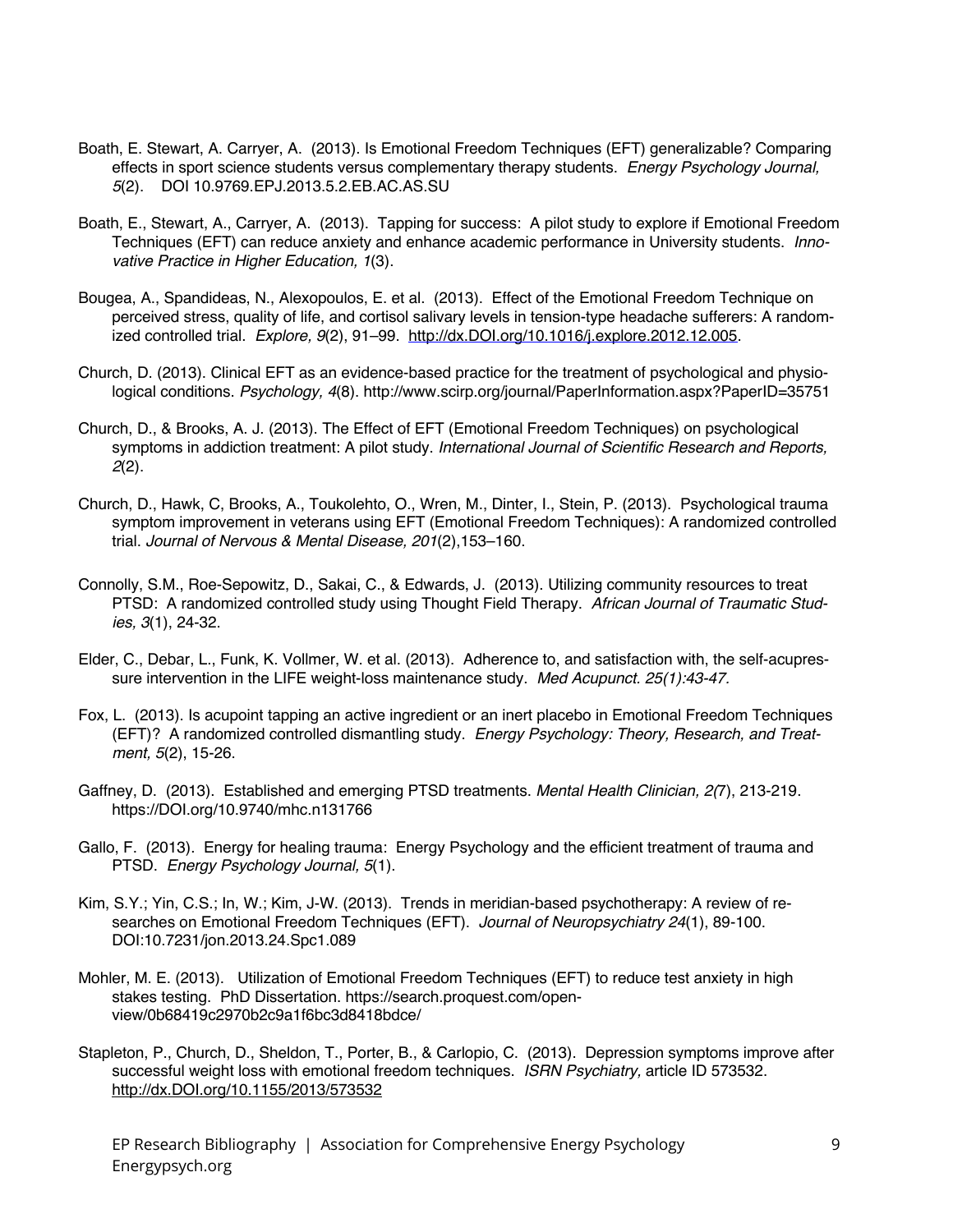- Stapleton, P.B., Porter, B. & Sheldon, T. (2013). Quitting Smoking: How to Use Emotional Freedom Techniques. *International Journal of Healing and Caring, 13*(1), 1-16.
- Stewart, A., Boath, E., Carryer, A., Walton, I., Hill, L., Phillips, D. & Dawson, K. (2013). Can Matrix Reimprinting using EFT be effective in the treatment of emotional conditions? *Energy Psychology: Theory, Research, & Treatment, 5*(1), 13-18.
- Stewart A, Boath E, Carryer A, Walton I, Hill L. (2013). Can Emotional Freedom Techniques (EFT) be effective in the treatment of emotional conditions? Results of a service evaluation in Sandwell. *Journal of Psychological Therapies in Primary Care 2*:71-84.

- Boath, E., Stewart, A. and Carryer, A. (2012). A narrative systematic review of the effectiveness of Emotional Freedom Techniques (EFT). Staffordshire University, CPSI Monograph.
- Boath, E., Stewart, A. & Carryer, A. (2012). Tapping for PEAS: Emotional Freedom Technique (EFT) in reducing Presentation Expression Anxiety Syndrome (PEAS) in University students*. Innovative Practice in Higher Education, 1*(2).
- Church, D., De Asis, M., & Brooks, A. J. (2012). Brief group intervention using EFT (Emotional Freedom Techniques) for depression in college students: A randomized controlled trial. *Depression Research & Treatment*, 2012. DOI:10.1155/2012/257172
- Church, D., & Downs, D. (2012). Sports confidence and critical incident intensity after a brief application of Emotional Freedom Techniques: A pilot study. *The Sport Journal, 15,* 2012.
- Church, D., Feinstein, D. (2012). The psychobiology and clinical principles of energy psychology treatments for PTSD: A review. In T. Van Leeuwen and M. Brouwer Editors, *Psychology of Trauma*. Hauppage, NY: Nova Publishers.
- Church, D., Yount, G. & Brooks, A. (2012). The effect of emotional freedom technique (EFT) on stress biochemistry: A randomized controlled trial*. Journal of Nervous and Mental Disease, 200*(10), 891–896.
- Connolly, S.M., & Sakai, C.E. (2012). Brief trauma symptom intervention with Rwandan genocide survivors using Thought Field Therapy. *International Journal of Emergency Mental Health, 13*(3), 161-172.
- Darby, D. & Hartung, J. (2012). Thought field therapy for blood-injection-injury phobia: A pilot study. *Energy Psychology Journal, 4*(1), 25-32.
- Elder, C., Gullion, C., DeBar, L. Funk, K., Lindberg, N. et al. (2012). Randomized trial of Tapas Acupressure Technique for weight loss maintenance. DOI: 10.1186/1472-6882-12-19
- Feinstein, D. (2012). Acupoint stimulation in treating psychological disorders: Evidence of efficacy. *Review of General Psychology, 16*, 364-380. DOI: 10.1037/a0028602
- Feinstein, D., Moore, D. & Teplitz, D. (2012). Addressing emotional blocks to healing in an energy medicine practice. *Energy Psychology: Theory, Research & Treatment,* 4(1).
	- EP Research Bibliography | Association for Comprehensive Energy Psychology Energypsych.org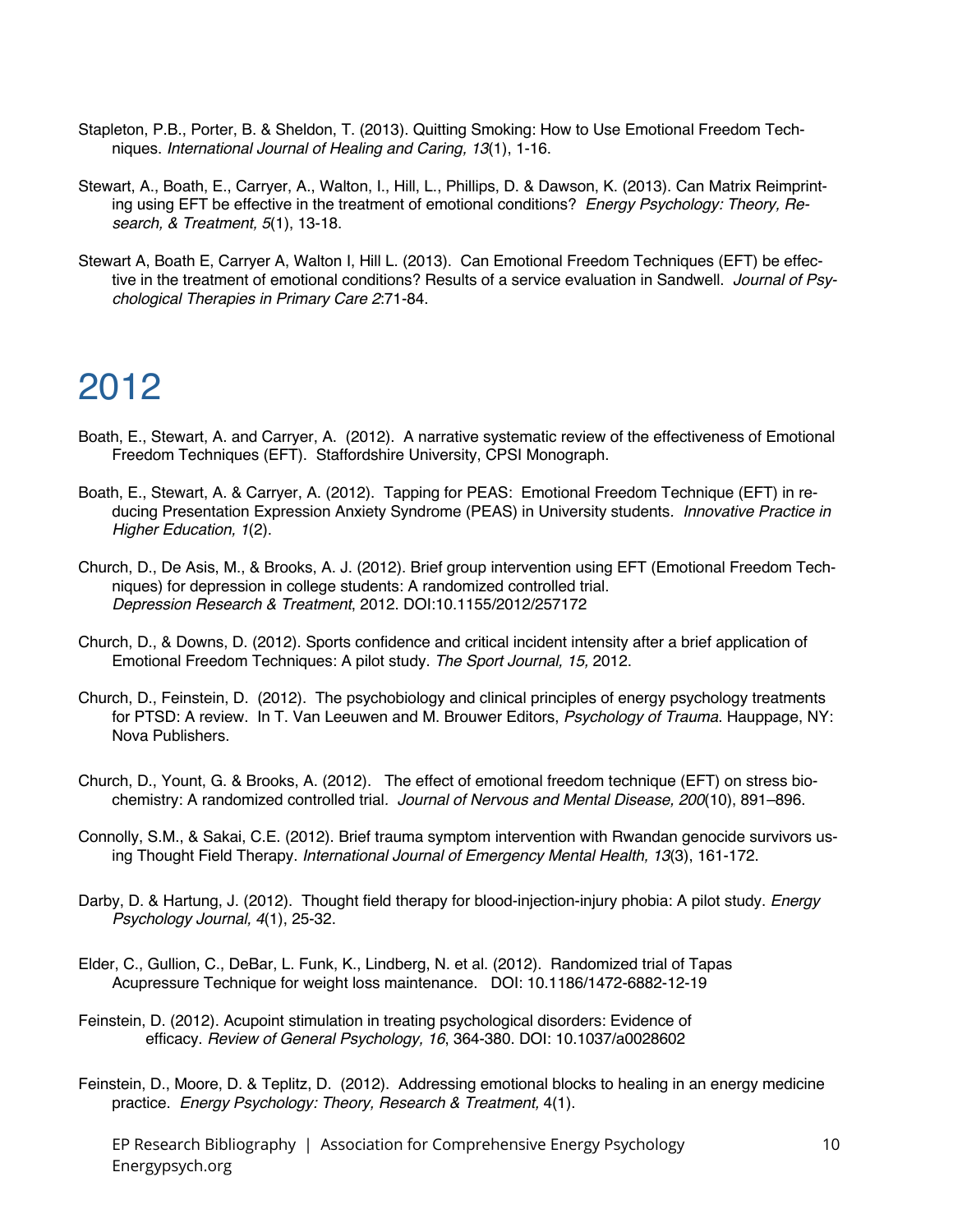- Gurret, J-M., Caufour, C., Palmer-Hoffman, J., & Church, D. (2012). Post-earthquake rehabilitation of clinical PTSD in Haitian seminarians. *Energy Psychology Journal, 4*(2), 33-40.
- Harper, M. (2012). Taming the amygdala: An EEG analysis of exposure therapy for the traumatized. *Traumatology, 18*(2), 61-74. do:10.1177/1534765611429082.
- Hartung, J. & Stein, P. (2012). Telephone delivery of EFT (emotional freedom techniques) remediates PTSD symptoms in veterans. *Energy Psychology Journal, 4*(1), 33-40.
- Irgens A, Dammen T, Nysæter TE, Hoffart A. (2012). Thought Field Therapy (TFT) as a treatment for anxiety symptoms: A randomized controlled trial. *Explore: The Journal of Science and Healing, 8,* 331-8. DOI: 10.1016/j.explore.2012.08.002.
- Jain, S., & Rubino, A. (2012). The effectiveness of Emotional Freedom Techniques (EFT) for optimal test performance: A randomized controlled trial. *Energy Psychology: Theory, Research, & Treatment, 4*(2), 13- 24. DOI:10.9769.EPJ.2012.4.2.SJ
- Kim, S-J., Ryu, C-G., Cho, A-R., Seo, J-H., Kim, J-N., Sung, W-Y., & Park, J-H. (2012). A case report of a somatization disorder patient with histrionic personality disorder. *Journal of Oriental Neuropsychiatry, 23*(2), 85-98. DOI:10.7231/JON.2012.23.2.085
- Lee, H-J. (2012). Effect of trance techniques on emotion and pain: Utilizing NLP and EFT. Unpublished master's thesis, Kwangju Women's University.
- Llewellyn-Edwards, T., & Llewellyn-Edwards, M. (2012). The effect of EFT (emotional freedom techniques) on soccer performance. *Fidelity: Journal for the National Council of Psychotherapy, 47,* 14 – 19.
- Mason, E. (2012). Energy psychology and psychotherapy: A study of the use of energy psychology in psychotherapy practice. *Counselling & Psychotherapy Research, 12*(3), 224-32.
- McCallion, F. (2012). Emotional freedom techniques for dyslexia: A case study*. Energy Psychology Journal, 4*(2). DOI: 10.9769.EPJ.2012.4.2.FM
- Robson, P. & Robson, H. (2012). The challenges and opportunities of introducing Thought Field Therapy (TFT) following the Haiti earthquake. *Energy Psychology Journal, 4*(1). DOI: 10.9769/EPJ.2012.4.1.PR
- Rotheram, M., Maynard, I., Thomas, O. Bawden, M. & Francis, L. (2012). Preliminary evidence for the treatment of Type 1 'Yips': The efficacy of the Emotional Freedom Techniques. *The Sports Psychologist, 26,* 551-570.
- Sojcher, R., Perlman, A. & Fogerite, S. (2012). Evidence and potential mechanisms for mindfulness practices and energy psychology for obesity and binge-eating disorder. *Explore: The Journal of Science and Healing, 8(5),* 271-276.
- Stapleton, P.B., Sheldon, T., & Porter, B. (2012). Practical Application of Emotional Freedom Techniques for Food Cravings. *International Journal of Healing and Caring, 12*(3), 1-9.
- Stapleton, P., Sheldon, T., & Porter, B. (2012). Clinical benefits of emotional freedom techniques on food cravings at 12-months follow-up: A randomized controlled trial. *Energy Psychology Journal, 4*(1), 13-24. DOI: 10.9769.EPJ.2012.4.1.PS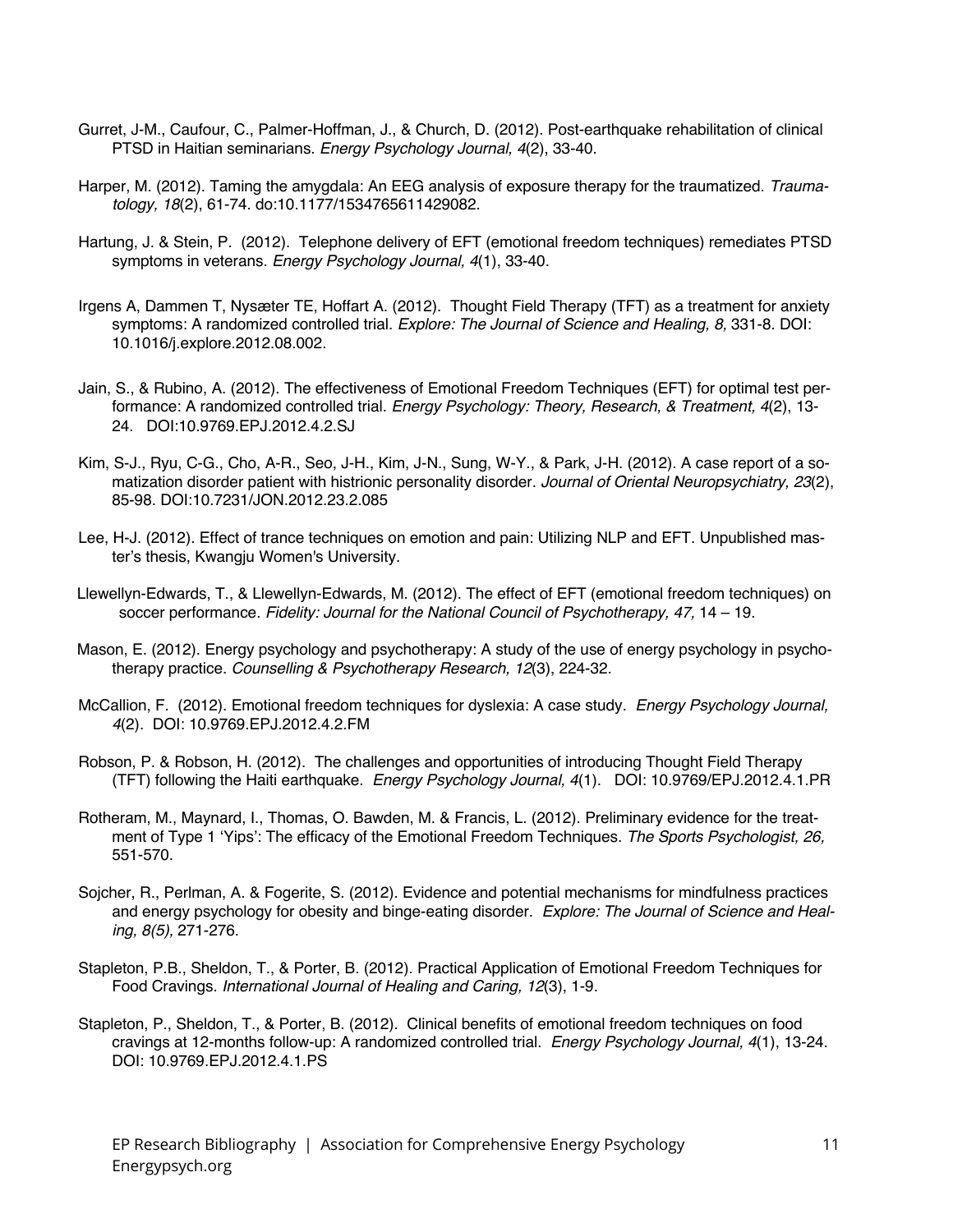- Church, D., Piña, O., Reategui, C., & Brooks, A. (2011). Single session reduction of the intensity of traumatic memories in abused adolescents after EFT: A randomized controlled pilot study. *Traumatology.* DOI:10.1177/1534765611426788
- Connolly, S.M., & Sakai, C.E. (2011). Brief trauma symptom intervention with Rwandan genocide survivors using Thought Field Therapy. *International Journal of Emergency Mental Health, 13*(3), 161-172.
- Fitch, J., Di Girolamo, J. A., & Schmuldt, L.M. (2011). The efficacy of Primordial Energy Activation and Transcendence (PEAT) for public speaking anxiety. *Energy Psychology Journal, 4*(1). DOI: 10.9769/EPJ.2011.3.2.JF
- Fitch, J., Schmuldt, L., & Rudick, K. L. (2011). Reducing state communication anxiety for public speaker. An energy psychology pilot study. *Journal of Creativity in Mental Health, 6*(3), 178-192.
- Hodge, P. & Jurgens, C. (2011). A pilot study of the effects of Emotional Freedom Techniques in psoriasis. *Energy Psychology: Theory, Research & Treatment, 3*(2).
- Jeong, Y-J. (2010). EFT for freedom of mind and body: A review. *Journal of the Korean Society of Jungshin Science, 14*(2), 61-75.
- Jones, S., Thornton, J., & Andrews, H. (2011). Efficacy of EFT in reducing public speaking anxiety: A randomized controlled trial*. Energy Psychology: Theory, Research, Treatment*, *3*(1) 19-32
- Karatzias, T., Power, K. Brown, K. , McGoldrick, T., Begum, M., Young, J., Loughran, P., Chouliara, Z. & Adams, S. (2011). A controlled comparison of the effectiveness and efficiency of two psychological therapies for posttraumatic stress disorder: Eye movement desensitization and reprocessing vs. emotional freedom techniques*. Journal of Nervous & Mental Disease 199*(6), 372-378.
- Kwon, Y-J., & Cho, S-H. (2011). Oriental medical interventions for posttraumatic stress disorder: A model of Oriental Medicine for disaster mental health. *Journal of Oriental Neuropsychiatry, 22*(4), 77-86.
- Lee, Jung-Hwan, Suh, Hynu-Uk, Chung, Sun-Yong, & Kim, Jong-Woo. (2011). A Preliminary study for the evaluation of the effects of EFT for insomnia in the elderly. *Journal of Oriental Neuropsychiatry. 22*(4),101-109.
- Moritz, S., Aravena, S.C., Guczka, S. Schilling, L., Eichenberg, C., Raubart G., Seebeck, A., & Jelinek, L. (2011). Knock and it will be opened to you? An examination of meridian-tapping in obsessive compulsive disorder (OCD). *J. Behav. Ther. & Exp. Psychiat. 42,*81-88.
- Palmer-Hoffman, J. & Brooks, A. (2011). Psychological symptom change after group application of emotional freedom techniques. *Energy Psychology: Theory, Research, & Treatment, 3*(1), 57-72.
- Salas, M., Brooks, A. & Rowe, J. (2011). The immediate effect of a brief energy psychology intervention (emotional freedom techniques) on specific phobias: A pilot study. *Explore, 7:* 155-161.
- Stein, P. & Brooks, A. (2011). Efficacy of EFT provided by coaches versus licensed therapists in veterans with PTSD*. Energy Psychology Journal: Theory, Research, & Treatment*, *3*(1).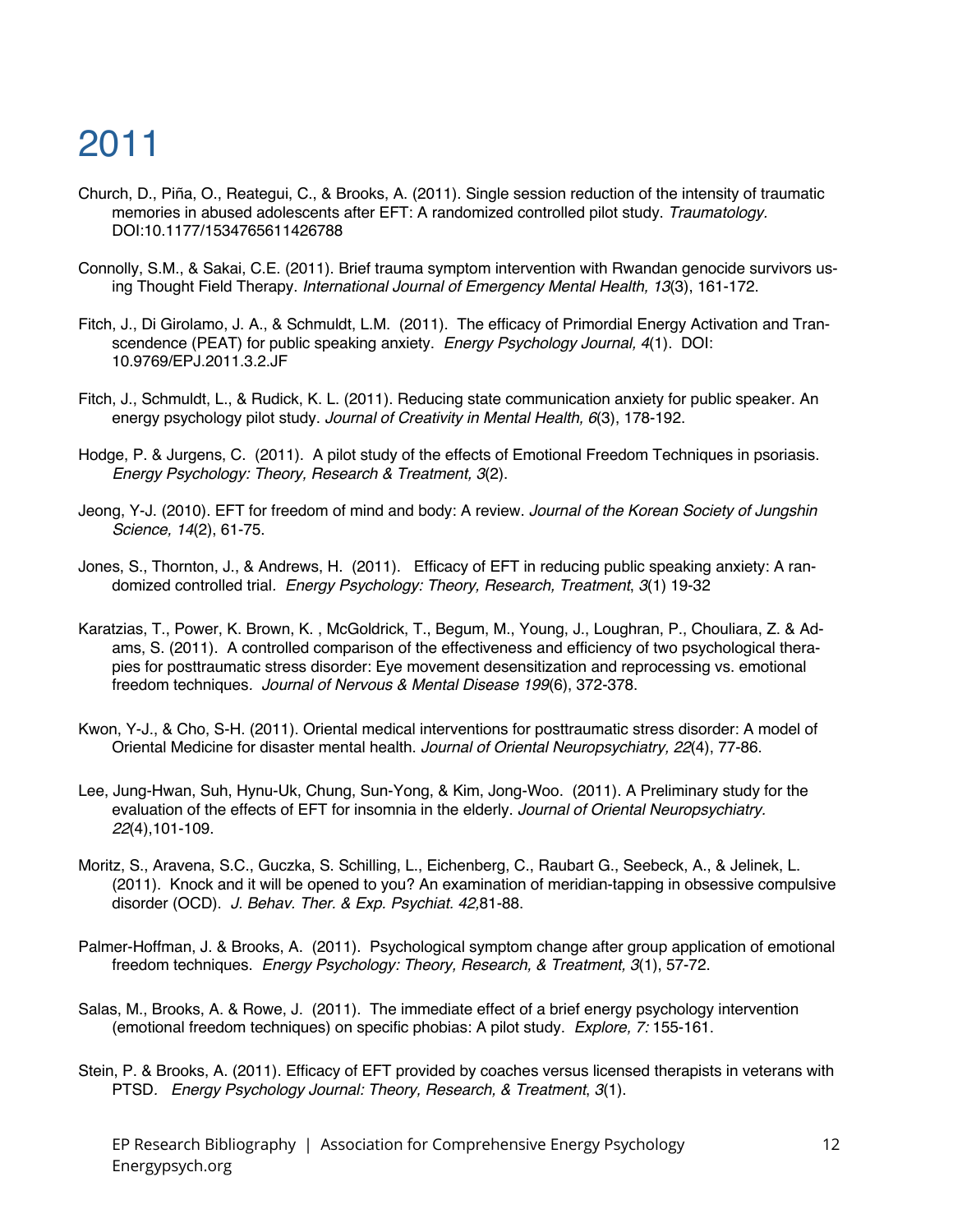- Temple, G. & Mollon, P. (2011). Reducing anxiety in dental patients using EFT: A pilot study. *Energy Psychology: Theory, Research & Treatment, 3*(2).
- Varvogli, L., & Darviri, C. (2011). Stress management techniques: Evidence-based procedures that reduce stress and promote health. *Health Science Journal, 5*(2), 74-89.
- Zhang, Ying; Feng, Bin; Xie, Jian-ping; Xu, Fang-zhong; and Chen, Jiong. (2011). Clinical study on treatment of the earthquake-caused Post-traumatic Stress Disorder by Cognitive-Behavior Therapy and acupoint stimulation. *Journal of Traditional Chinese Medicine, 31(*1): 60-63.

- Baker, A.H., & Siegel, L.S. (2010). Emotional freedom techniques (EFT) reduces intense fears: A partial replication and extension of Wells et al. (2003). *Energy Psychology: Theory, Research, & Treatment, 2*(2), 13-30. DOI:10.9769.EPJ.2010.2.2.AHB.LSS
- Baker, A.H. (2010). A Re-Examination of Church's (2009) Study into the Effects of Emotional Freedom Techniques (EFT) on Basketball Free-Throw Performance. *Energy Psychology: Theory, Research, & Treatment, 2*(1). doi: 10.9769/EPJ.2010.2.1.HB
- Burk, L. (2010). Single session EFT (emotional freedom techniques) for stress-related symptoms after motor vehicle accidents. *Energy Psychology: Theory, Research, & Treatment, 2*(1), 65-72.
- Church, D. (2010a). The treatment of combat trauma in veterans using EFT: A pilot protocol. *Traumatology, 15*(1), 45-55.
- Church, D. (2010b). Your DNA is not your destiny: behavioral epigenetics and the role of emotions in health. *Anti Aging Medical Therapeutics,* October 2010.
- Church, D. & Brooks, A. (2010). The effect of a brief EFT (Emotional Freedom Techniques) self-intervention on anxiety, depression, pain and cravings in healthcare workers. *Integrative Medicine: A Clinician's Journal,* (2010), Oct/Nov.
- Church, D., Brooks, A. (2010). Application of Emotional Freedom Techniques. *Integrative Medicine: A Clinician's Journal, 9*(4), 46-48.
- Feinstein, D. (2010). The case for energy psychology. *Psychotherapy Networker,* Nov/Dec 2010.
- Feinstein, D. (2010). Rapid Treatment of PTSD: Why psychological exposure with acupoint tapping may be effective. *Psychotherapy: Theory, Research, Practice, Training, 47*(3), 385-402.
- Feinstein, D. & Church, D. (2010). Modulating gene expression through psychotherapy: The contribution of non-invasive somatic interventions. *Review of General Psychology,14,* 283-295.
- Haynes, T. (2010). Effectiveness of Emotional Freedom Techniques on occupational stress for preschool teachers. PhD Dissertation. UMI 3412819. UMI Dissertation Publishing.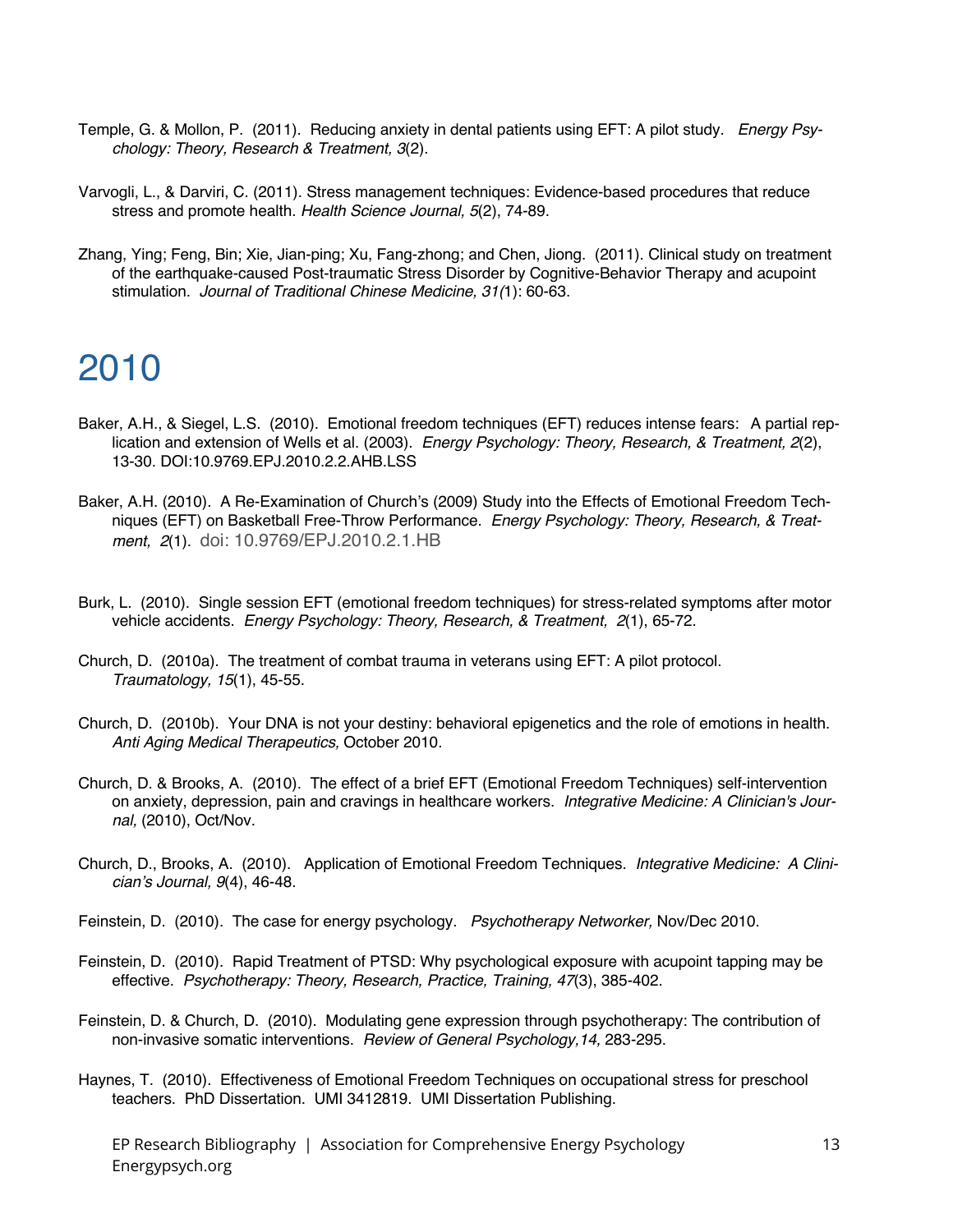- Hoss, R. & Hoss, L. (2010). The Dream to Freedom Technique, a methodology for integrating the complimentary therapies of energy psychology and dreamwork. *Energy Psychology: Theory, Research, & Treatment, 2*(1), 45-64.
- Pasahow, R. (2010). Methodological and theoretical problems in the Waite and Holder (2003) study on fears and EFT. *Energy Psychology Journal, 2*(2). DOI: 10.9769/EPJ.2010.2.2.RP
- Sakai, Caroline, Connolly, Suzanne; Oas, Paul. (2010). Treatment of PTSD in Rwandan child genocide survivors using Thought Field Therapy. *International Journal of Emergency Mental Health*, *12*(1), 41-50.
- Schoninger, Beverly, and Hartung, John. (2010). Changes on self-report measures of public speaking anxiety following treatment with Thought Field Therapy. *Energy Psychology: Theory, Practice, Research, 2*(1), May 2010.
- Stapleton, Peta, Sheldon, Terri, Porter, Brett, & Whitty, Jennifer. (2010). A randomized clinical trial of a meridian-based intervention for food cravings with six month follow-up. *Behaviour Change, 28*(1), 1-16.
- Stone, Barbara; Leyden, Lori; Fellows, Bert. (2010). Energy psychology treatment for orphan heads of households in Rwanda: An observational study. *Energy Psychology: Theory, Research and Treatment, 2*(2).
- Swingle, Paul. (2010). Emotional Freedom Techniques (EFT) as an effective adjunctive treatment in the neurotherapeutic treatment of seizure disorders. *Energy Psychology: Theory, Research, & Treatment, 2*(1), 29-38.

- Baker, A.H., Carrington, P., Putilin, D. (2009). Theoretical and methodological problems in research on Emotional Freedom Techniques (EFT) and other meridian based therapies. *Psychology Journal, 6*(2), 34-46.
- Benor, D. J., Ledger, K., Toussaint, L., Hett, G., & Zaccaro, D. (2009). Pilot study of Emotional Freedom Technique (EFT), Wholistic Hybrid derived from EMDR and EFT (WHEE) and Cognitive Behavioral Therapy (CBT) for treatment of test anxiety in university students. *Explore*, November/December 2009*, 5*(6).
- Church, D. (2009). The effect of EFT (Emotional Freedom Techniques) on athletic performance: A randomized controlled blind trial. *The Open Sports Sciences Journal, 2*, 94-99.
- Church, D. (2009). The Treatment of Combat Trauma in Veterans using EFT (Emotional Freedom Techniques): A Pilot Protocol. *Traumatology, 15*(1).
- Church, D., & Geronilla, L. (2009). Psychological symptom change in veterans after six sessions of EFT (Emotional Freedom Techniques): an observational study. *International Journal of Healing and Caring,* January, 9:1.
- Connais, C. (2009). The effectiveness of emotional freedom technique on the somatic symptoms of fibromyalgia, 3372777 Psy.D. United States e Colorado: The University of the Rockies. Retrieved from http://0 search.proquest.com.prospero.murdoch.edu.au/docview/305082332?accountid¼12629. ProQuest Dissertations & Theses.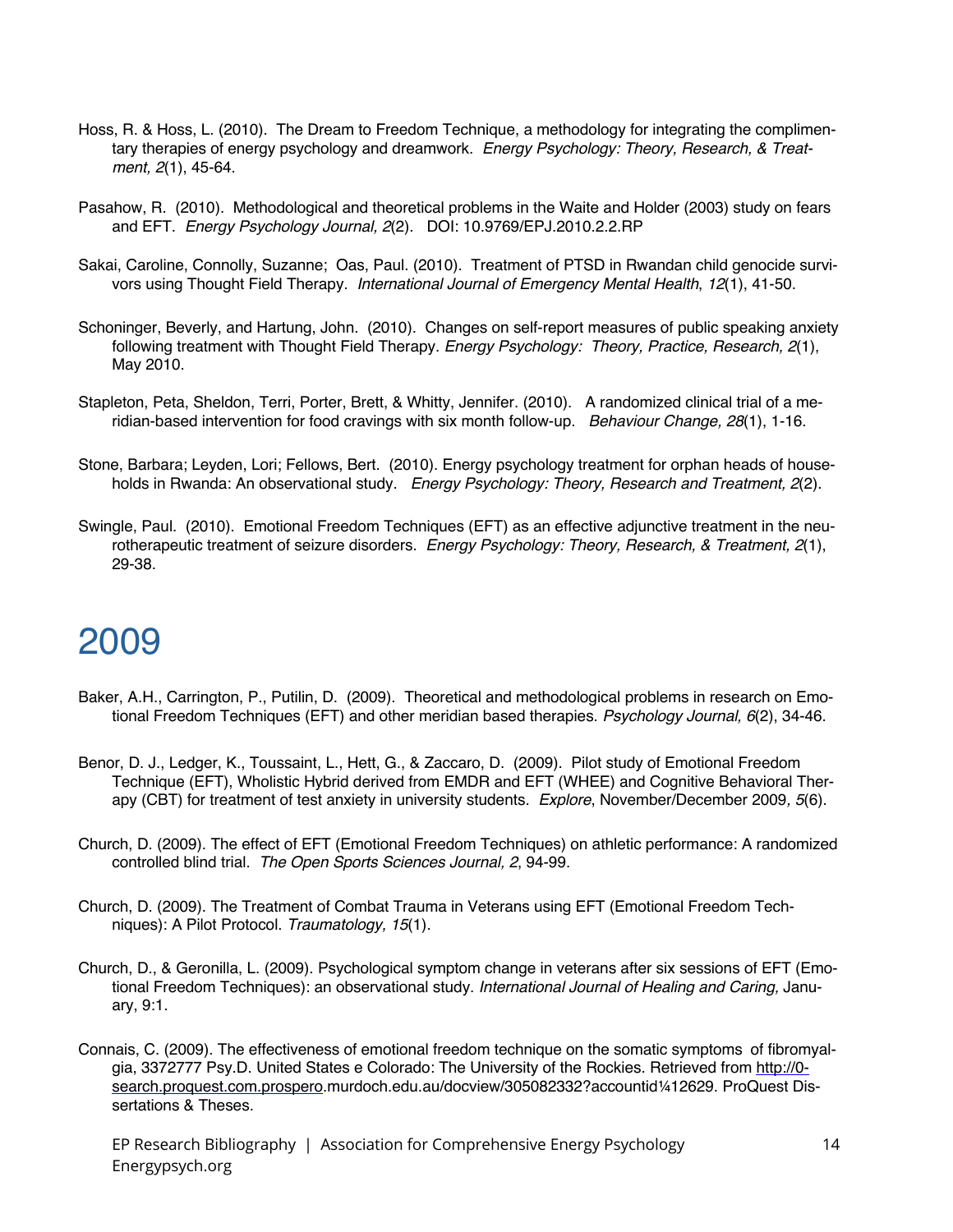- Craig, G., Bach, D., Groesbeck, G., & Benor, D. (2009). Emotional Freedom Techniques (EFT) for traumatic brain injury. *International Journal of Healing and Caring*, *9(*2), 1-12.
- Dinter, I. (2009). Working with military service members and veterans: A field report of obstacles and opportunities. *Energy Psychology Journal 1*(1). DOI: 10.9769/EPJ.2009.1.1.ID
- Fang, J., Jin, Z., Wang, Y., Li, K., Kong, J., Nixon, E. E., . . . Hui, K. K.-S. (2009). The salient characteristics of the central effects of acupuncture needling: Limbic-paralimbic-neocortical network modulation. *Human Brain Mapping, 30*, 1196–1206. DOI:10.1002/hbm.20583
- Feinstein, David. (2009). Controversies in energy psychology. *Energy Psychology: Theory, Research, & Treatment, 1*(1), 45-56.
- Gallo, Fred. (2009). Energy psychology in rehabilitation: Origins, clinical applications, and theory. *Energy Psychology: Theory, Research, & Treatment*, *1*(1), 57-72.
- Lane, James. (2009). The neurochemistry of counterconditioning: Acupressure desensitization in psychotherapy. *Energy Psychology: Theory, Research, & Treatment, 1*(1), 31-44.
- Lee, J-W., Cha, H-J., Seo, Y-M., Seo, D-W., & Park, S-J. (2009). A case report of Schizophreniform Disorder treated by Oriental Medical Treatment and Emotional Freedom Techniques. *Journal of Oriental Neuropsychiatry. 20*(2), 207-216.
- Lubin, Hari and Schneider, Tiffany. (2009). Change Is possible: EFT (Emotional Freedom Techniques) with life-sentence and veteran prisoners at San Quentin state prison. *Energy Psychology: Theory, Research, & Treatment, 1*(1), 83-88.
- Pasahow RJ. (2009). Energy Psychology and Thought Field Therapy in the treatment of tinnitus. *Int Tinnitus Journal, 15*(2):130-133.
- Pignotti, M., & Thayer, B. (2009). Some comments on "Energy psychology: A review of the evidence." Premature conclusions based on incomplete evidence? *Psychotherapy: Theory, Research, Practice, Training, 46*(2), 257-261. DOI: 10-1037/a0016027.
- Schulz, Kirsten. (2009). Integrating energy psychology into treatment for adult survivors of childhood sexual abuse. *Energy Psychology: Theory, Research, & Treatment*, *1*(1), 15-22.
- Sezgin, N., Ozcan, B., Church, D., (2009). The effect of two psychophysiological techniques (Progressive Muscular Relaxation and Emotional Freedom Techniques) on test anxiety in high school students: A randomized blind controlled study. *International Journal of Healing and Caring, 9*(1).
- Stone, Barbara; Leyden, Lori; Fellows, Bert. (2009). Energy psychology treatment for posttraumatic stress in genocide survivors in a Rwandan orphanage: A pilot investigation. *Energy Psychology: Theory, Research, & Treatment*, *1*(1), 73-82.
- Swack, Judith. (2009). Elimination of Post Traumatic Stress Disorder (PTSD) and other psychiatric symptoms in a disabled Vietnam veteran with Traumatic Brain Injuries (TBI) in just six sessions using Healing from the Body Level Up methodology, an energy psychology approach. *International Journal of Healing and Caring*, *9*(3).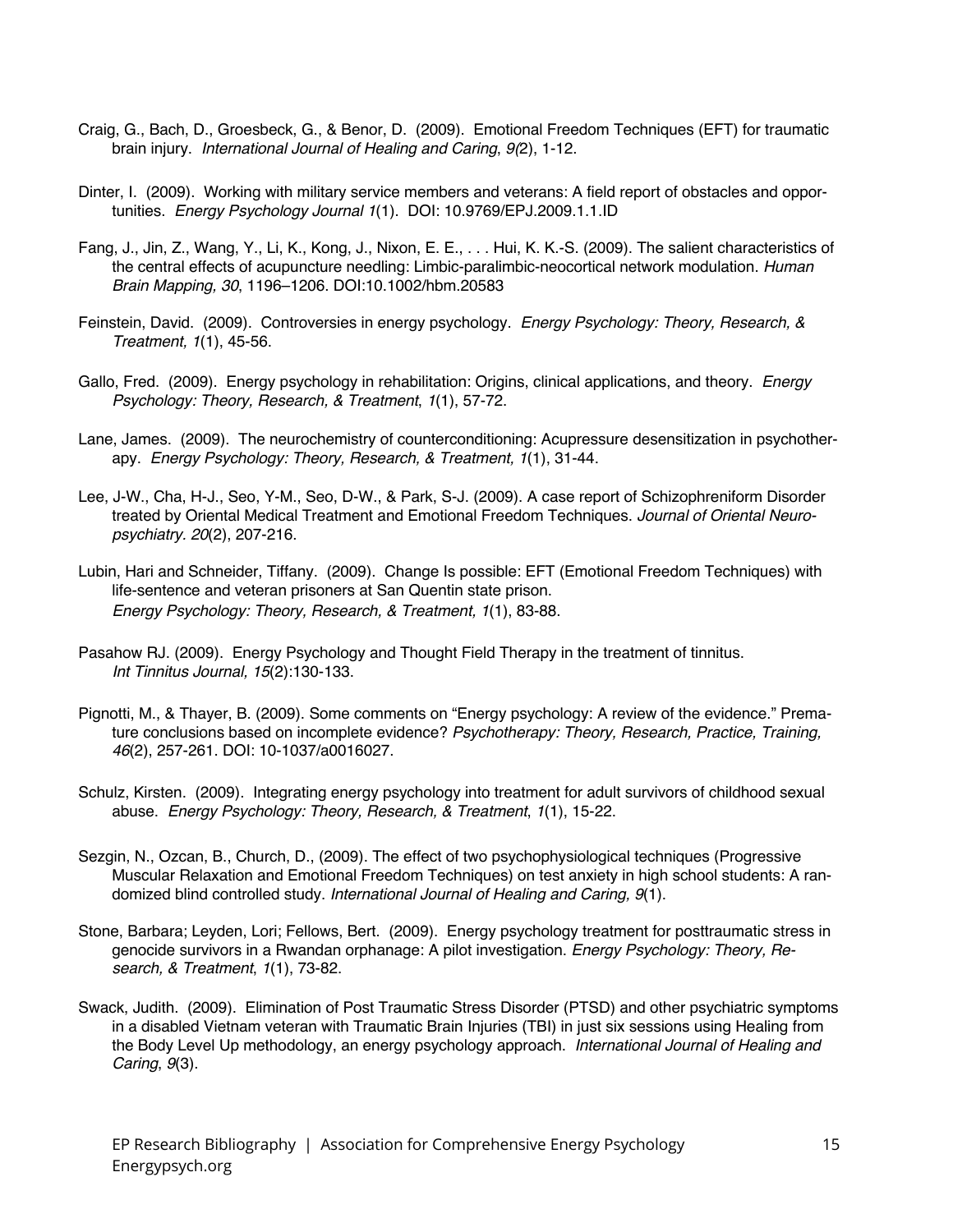- Bair, C.C. (2008). The heart field effect: Synchronization of healer-subject heart rates in energy therapy. *Adv Mind Body Med.; 23*(4):10-9. https://www.ncbi.nlm.nih.gov/pubmed/20664147
- Brattberg, G. (2008). Self-administered EFT (Emotional Freedom Techniques) in individuals with fibromyalgia: a randomized trial. *Integrative Medicine: A Clinician's Journal*, August/September 2008.
- Chun, Y-H., & Kim, B-K. (2008) A case study of Tourette's Syndrome with adjunct neurofeedback treatment. *Journal of Oriental Neuropsychiatry, 19*(3), 277-288
- Church, D. (2008a). Measuring physiological markers of emotional trauma: A randomized controlled trial of mind-body therapies. Paper presented at tenth annual ACEP (Association for Comprehensive Energy Psychology) conference, May 2008).
- Diepold, J. H., Jr., & Goldstein, D. (2008). Thought field therapy and QEEG changes in the treatment of trauma: A case study. *Traumatology, 15*, 85-93. DOI:10.1177/1534765608325304
- Dinter, I. (2008). Veterans: Finding their way home with EFT. *International Journal of Healing and Caring,* September 8:3.
- Feinstein, D. (2008a). Energy psychology: a review of the preliminary evidence. *Psychotherapy: Theory, Research, Practice, Training.* 45(2), 199-213.
- Feinstein, D. (2008). Energy psychology in disaster relief. *Traumatology 141:1,* 124-137.
- McCarty, W. A., (2008). Clinical story of a 6-year-old boy's eating phobia: An integrated approach utilizing prenatal and perinatal psychology with energy psychology's Emotional Freedom Technique (EFT) in a surrogate nonlocal application. *Journal of Prenatal & Perinatal Psychology & Health,* 21(2), 11a7-139.
- Nicosia, G. (2008). World Trade Center Tower 2 survivor: EP treatment of long-term PTSD. A case study. Paper presented at the Tenth International ACEP (Association for Comprehensive Energy Psychology) conference, Albuquerque.

#### 2007

Elder, C., Ritenbaugh, C., et al. (2007). Randomized trial of two mind-body interventions for weight loss maintenance. *Journal of Complementary and Alternative Medicine*, 13(1), 67-78.

Lynch, E. (2007). Emotional acupuncture. *Nursing Standard—Royal College of Nursing, 21*(50), 24-29.

EP Research Bibliography | Association for Comprehensive Energy Psychology Energypsych.org 16 Mollon, Phil. (2007). Thought Field Therapy and its derivatives: Rapid relief of mental health problems through tapping on the body. *Primary Care and Community Psychiatry*. (2007,December), 12[3-4], 123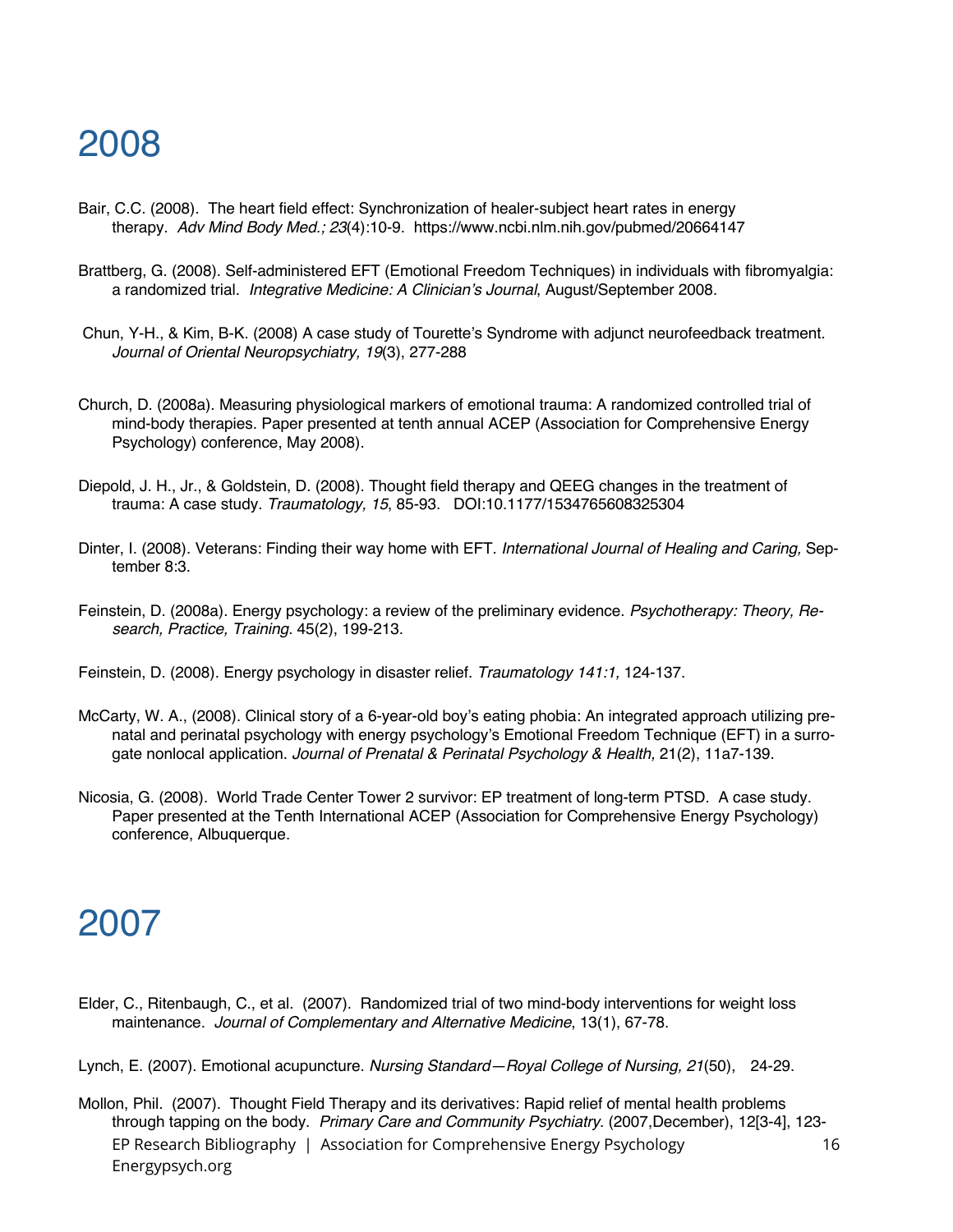127.

Seo, J-H., Kang, H-Sun., Kim, Ja-Y., Sung, W-Y., Na, Y-J., & Kim, J-W. (2007). A case report of a patient with weakness of heart and gall bladder type somatization disorder induced by stress. J*ournal of Oriental Neuropsychiatry, 18*(3), 249-260.

# 2006

- Flint, G., Lammers, W. & Mitnick, D. (2006). Emotional Freedom Techniques: A safe treatment intervention for many trauma based issues. *Journal of Aggression, Maltreatment and Trauma, 12* (1-2), 125-50. DOI:10.1300/J146v12n01\_07
- Jung, H. S. (2006). The Effect of an Energy Psychology Intervention (EFT) on Specific Phobias. Chosun University. Master's Thesis.

### 2005

- Lambrou, Peter, Pratt, George, & Chevalier, Gaetan. (2005). Physiological and psychological effects of a mind/body therapy on claustrophobia. *Journal of Subtle Energies and Energy Medicine* 14(3), 239-251.
- Morikawa, A. I. H. (2005). Toward the clinical applications of Thought Field Therapy to the treatment of bulimia nervosa in Japan. Unpublished doctoral dissertation, California Coast University, Santa Ana.
- Pignotti, M. (2005). Thought Field Therapy voice technology vs. random meridian point sequences: A single-blind controlled experiment. *Scientific Review of Mental Health Practice, 4*(1), 2005, 38-47.
- Rowe, J. (2005). The effects of EFT on long-term psychological symptoms. *Counseling and Clinical Psychology Journal*, 2(3):104.
- Ruden, R. A. (2005). A neurological basis for the observed peripheral sensory modulation of emotional responses. *Traumatology*, *11*, 145-158. DOI: 10.1177/153476560501100301
- Swingle, P., Pulos, L., & Swingle, M. K. (2005). Neurophysiological indicators of EFT treatment of post traumatic stress. *Journal of Subtle Energies & Energy Medicine.* 15, 75-86.

### 2004

Andrade, Joaquin and Feinstein, David. (2004). Preliminary report of the first large-scale study of energy psy-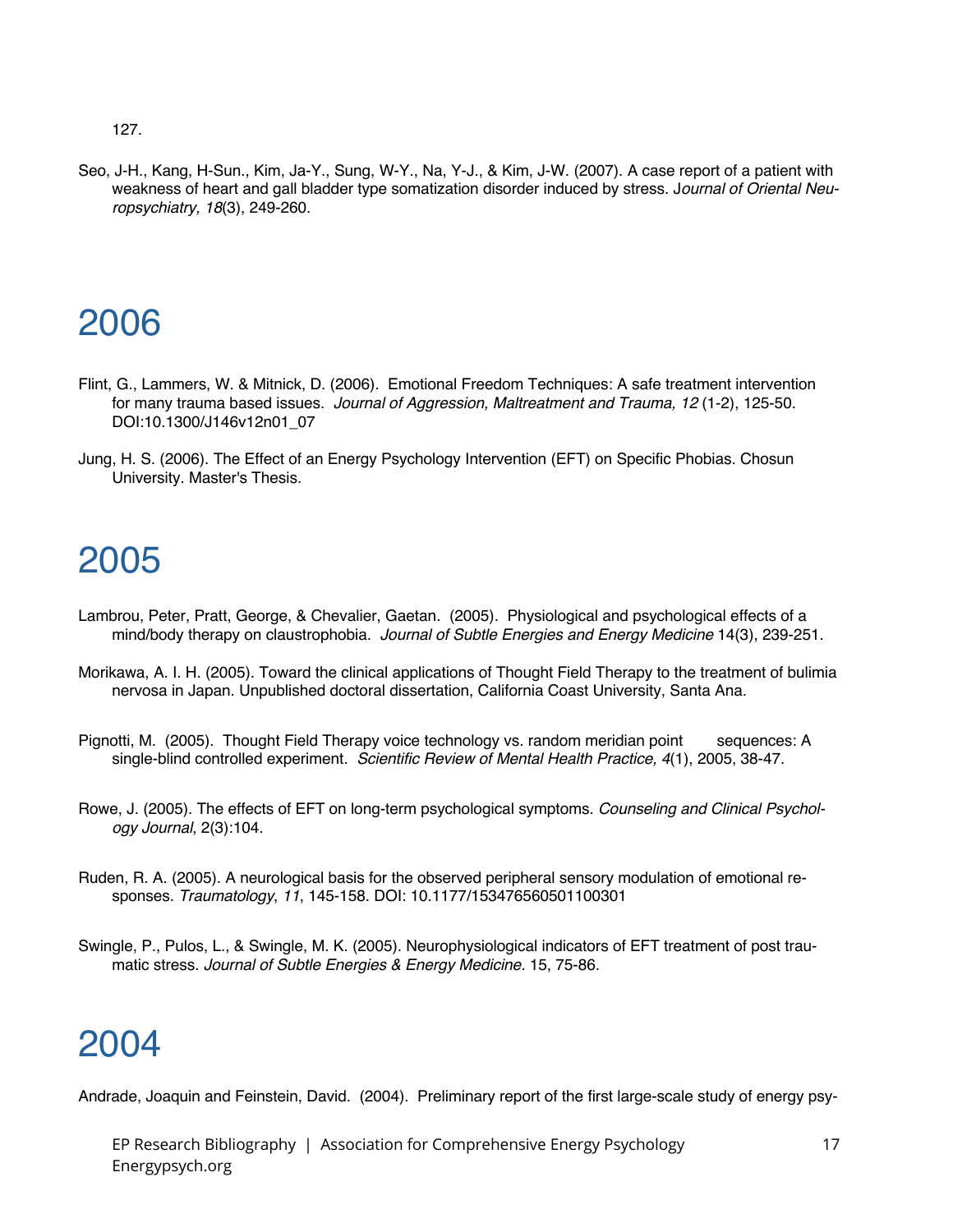chology. *Energy Psychology Interactive: Rapid Interventions for Lasting Change*. Ashland, OR: Innersource.

- Callahan, J. (2004). Using Thought Field Therapy® (TFT) to support and complement a medical treatment for cancer: A case history. *The International Journal of Healing and Caring, 4*(3).
- Schoninger, B. (2004). Efficacy of Thought Field Therapy (TFT) as a treatment modality for persons with public speaking anxiety. Dissertation Abstracts International, 65 (10), 5455. (UMI No. AAT 3149748)

#### 2003

- Bray, R.L. (2003). Working through traumatic stress without the overwhelming responses. *Journal of Aggression, Maltreatment and Trauma,* 12, 103-124.
- Waite, L.W. & Holder, M.D. (2003). Assessment of the Emotional Freedom technique: An alternative treatment for fear. *The Scientific Review of Mental Health Practice,* 2 (1) 20-26.
- Wells, S., Polglase, K., Andrews, H. B., Carrington, P. & Baker, A. H. (2003). Evaluation of a meridian-based intervention, emotional freedom techniques (EFT), for reducing specific phobias of small animals. *Journal of Clinical Psychology,* 59:9, 943-966.

- Darby, D. W. (2002). The efficacy of Thought Field Therapy as a treatment modality for individuals diagnosed with blood-injection-injury phobia. *Dissertation Abstracts International, 64* (03), 1485B. (UMI No. 3085152)
- Folkes, C. (2002). Thought field therapy and trauma recovery. *International Journal of Emergency Mental Health, 4*, 99-103.
- Green, M.M. (2002). Six trauma imprints treated with combination intervention: Critical Incident Stress Debriefing and Thought Field Therapy (TFT) or Emotional Freedom Techniques (EFT). *Traumatology,* 8(1), 18.
- Kober A., Scheck, T., Greher, M., Lieba, F., Fleischhackl, R., Fleischhackl, S., et al., (2002). Pre-hospital analgesia with acupressure in victims of minor trauma: A prospective, randomized, doubleblinded trial. *Anesthesia & Analgesia*, *95* (3), 723-727.
- Rubik B. (2002). The biofield hypothesis: Its biophysical basis and role in medicine. *Journal of Alternative and Complementary Medicine, 8(6):* 703-717. DOI:10.1089/10755530260511711.